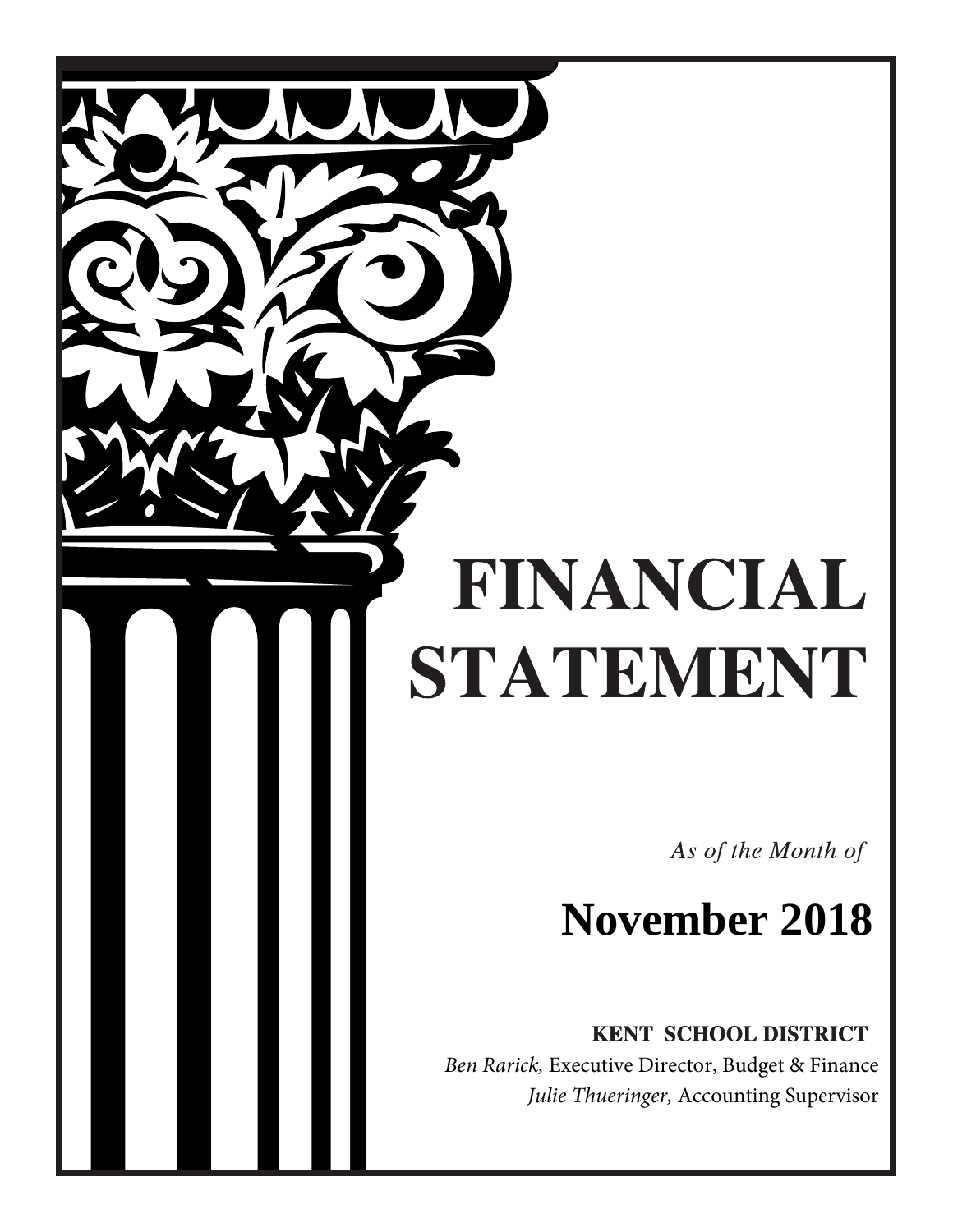#### **INTRODUCTION**

This financial analysis report is organized into the following sections:

- General Fund
- Associated Student Body Fund
- Debt Service Fund
- Capital Projects Fund
- Transportation Vehicle Fund
- Permanent Fund
- Staffing

 the general fund and other funds for the month of November 2018. Current data is compared to The purpose of the financial analysis section is to provide a summary of the financial operations of the previous year.

#### I. **GENERAL FUND (EXHIBIT 3)**

#### 1. **Fund Balance Comparison**

 The following table compares the financial operating results between November 2017 and November 2018.

|                                        | <b>General Fund Comparison</b> |                             |   |             |              |            |  |  |  |  |
|----------------------------------------|--------------------------------|-----------------------------|---|-------------|--------------|------------|--|--|--|--|
|                                        |                                | November 2017 November 2018 |   | Variances   |              |            |  |  |  |  |
| <b>Total Beginning Fund Balance</b>    | \$                             | $(5,607,909)$ \$            |   | 29,497      | <sup>S</sup> | 5,637,406  |  |  |  |  |
| <b>Total Fund Balance</b>              |                                | (5,607,909)                 |   | 29,497      |              | 5,637,406  |  |  |  |  |
| Revenues                               |                                | 94,057,327                  |   | 111,512,875 |              | 17,455,548 |  |  |  |  |
| <b>Other Financing Sources</b>         |                                | 317                         |   | 1,396       |              | 1,079      |  |  |  |  |
| <b>Total Resources</b>                 |                                | 94,057,643                  |   | 111,514,271 |              | 17,456,628 |  |  |  |  |
| <b>Expenditures</b>                    |                                | 87,777,413                  |   | 91,518,817  |              | 3,741,404  |  |  |  |  |
| Other Financing Uses                   |                                | (323, 568)                  |   | (67, 159)   |              | 256,409    |  |  |  |  |
| <b>Total Uses</b>                      |                                | 87,453,845                  |   | 91,451,659  |              | 3,997,814  |  |  |  |  |
| <b>Excess (Deficiency) of Revenues</b> |                                |                             |   |             |              |            |  |  |  |  |
| over Expenditures                      |                                | 6,603,798                   |   | 20,062,613  |              | 13,458,815 |  |  |  |  |
| <b>Ending Fund Balance</b>             | S                              | 995,889                     | S | 20,092,110  | S            | 19,096,221 |  |  |  |  |

 The ending fund balance for November 2018 improved by \$19.10 million compared to November 2017, due to the beginning fund balances and revenue and expenditures variances, which are explained later in this report.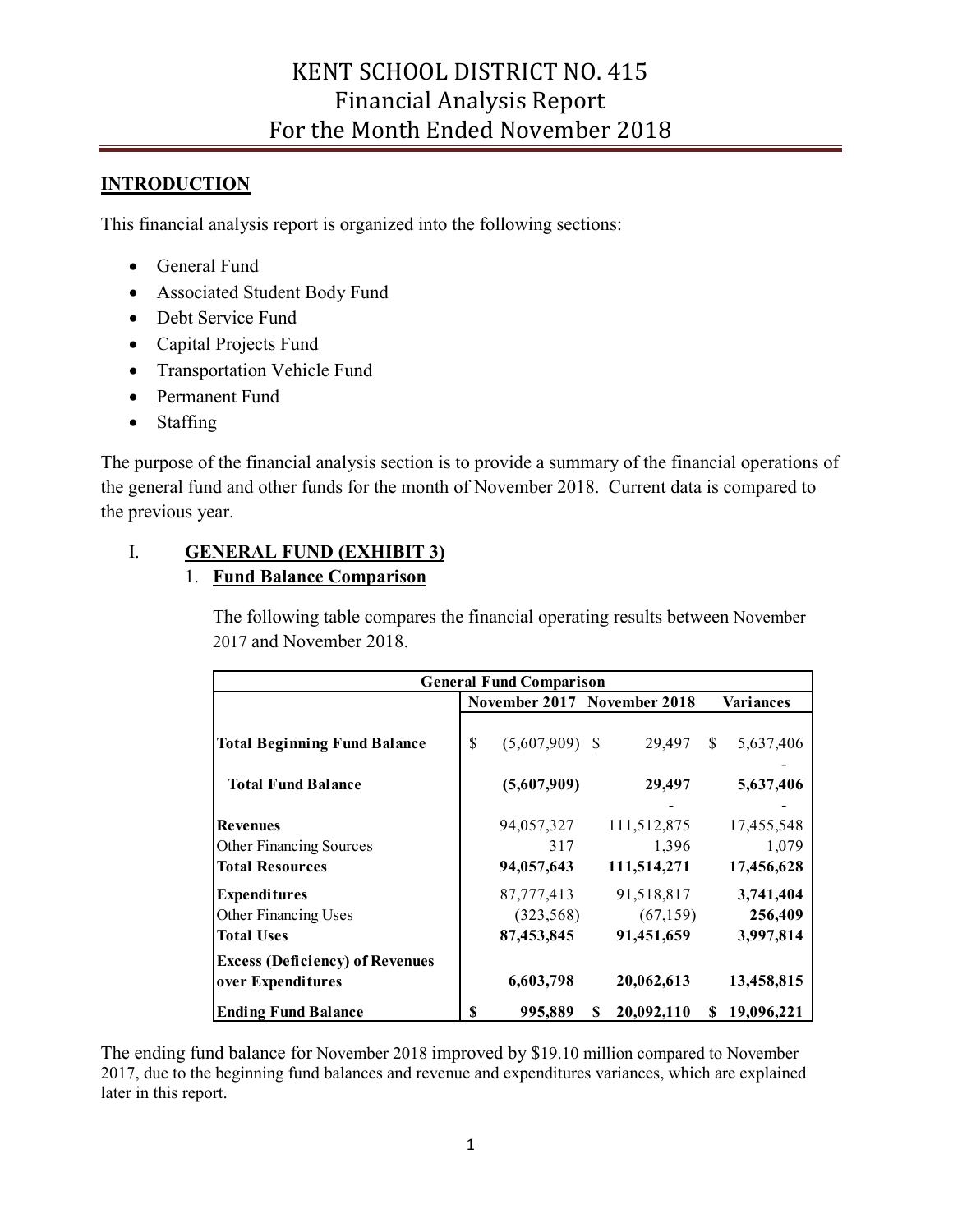The next table shows the reconciliation between King County's cash and investments and the district's fund balance in the general fund as of November 2018 for control purposes.

|                                            | <b>Reconciliation Cash &amp; Investment/Fund Balance</b> |              |  |  |  |  |  |
|--------------------------------------------|----------------------------------------------------------|--------------|--|--|--|--|--|
| Net Cash & Investment per County/Bank \$   |                                                          | 45,054,659   |  |  |  |  |  |
| <b>Plus: Other Assets</b>                  |                                                          |              |  |  |  |  |  |
| Tax Receivable                             |                                                          | 1,599,833    |  |  |  |  |  |
| Due from Other Funds/Govt.                 |                                                          | 363,597      |  |  |  |  |  |
| Receivables                                |                                                          | 168,771      |  |  |  |  |  |
| Inventory                                  |                                                          | 387,798      |  |  |  |  |  |
| Other Items                                |                                                          |              |  |  |  |  |  |
| <b>Total Assets</b>                        |                                                          | 47,574,658   |  |  |  |  |  |
| Less: Liabilities                          |                                                          |              |  |  |  |  |  |
| <b>Accounts Payable</b>                    |                                                          | (1,900,113)  |  |  |  |  |  |
| (Warrants Outstanding included in A/P)     |                                                          |              |  |  |  |  |  |
| Interfund Loans Payable                    |                                                          | (10,000,000) |  |  |  |  |  |
| Salaries & Payroll Taxes                   |                                                          | (13,865,697) |  |  |  |  |  |
| Due to Other Funds                         |                                                          | (113,314)    |  |  |  |  |  |
| <b>Total Liabilities</b>                   |                                                          | (25,879,124) |  |  |  |  |  |
| <b>Less: Deferred Inflows of Resources</b> |                                                          |              |  |  |  |  |  |
| Unavailable Revenue                        |                                                          | (1,603,424)  |  |  |  |  |  |
| <b>Total Deferred Inflows of Resources</b> |                                                          | (1,603,424)  |  |  |  |  |  |
| <b>Fund Balance per GL</b>                 | \$                                                       | 20,092,110   |  |  |  |  |  |

#### 2. **Revenues and other Financing Sources**

 The general fund revenue and other financing sources were 17.20 million or 18.22% higher than last fiscal year, for the same period. This was primarily due to increases in State General Purpose and State Special Purpose revenues .

|                                     | Revenue and Other Financing Sources Comparison by Year |          |                       |              |                    |  |  |  |  |  |
|-------------------------------------|--------------------------------------------------------|----------|-----------------------|--------------|--------------------|--|--|--|--|--|
|                                     | Y-T-D                                                  |          | Y-T-D                 |              |                    |  |  |  |  |  |
|                                     | <b>November</b>                                        | Percent  | <b>November</b>       | Percent of   | Variance           |  |  |  |  |  |
|                                     | 2017                                                   | of Total | 2018                  | <b>Total</b> |                    |  |  |  |  |  |
| <b>ILocal Taxes</b>                 | \$31,955,268                                           | 33.86%   | 30,003,033<br>S.      | 26.89%       | (1,952,235)<br>-S  |  |  |  |  |  |
| ILocal Non-Taxes                    | 1,934,235                                              | 2.05%    | 1,917,165             | 1.72%        | (17,070)           |  |  |  |  |  |
| State, General Purpose              | 45,591,947                                             | 48.31%   | 60,824,622            | 54.51%       | 15,232,675         |  |  |  |  |  |
| State, Special Purpose              | 10,461,625                                             | 11.08%   | 15,116,644            | 13.55%       | 4,655,019          |  |  |  |  |  |
| Federal, General Purpose            | 7,842                                                  | $0.01\%$ |                       | $0.00\%$     | (7, 842)           |  |  |  |  |  |
| Federal, Special Purpose            | 3,878,776                                              | $4.11\%$ | 3,354,553             | 3.01%        | (524, 223)         |  |  |  |  |  |
| Revenue from Other School Districts | 36.719                                                 | $0.04\%$ | 6,277                 | 0.01%        | (30, 442)          |  |  |  |  |  |
| Revenue from Other Agencies         | 190,915                                                | 0.20%    | 290,581               | 0.26%        | 99,666             |  |  |  |  |  |
| Revenue-Other Financing Sources     | 323,885                                                | $0.34\%$ | 68,554                | $0.06\%$     | (255, 331)         |  |  |  |  |  |
| <b>Total Revenue</b>                | \$94,381,212                                           |          | 100.00% \$111,581,430 | 100.00%      | 17,200,218<br>- \$ |  |  |  |  |  |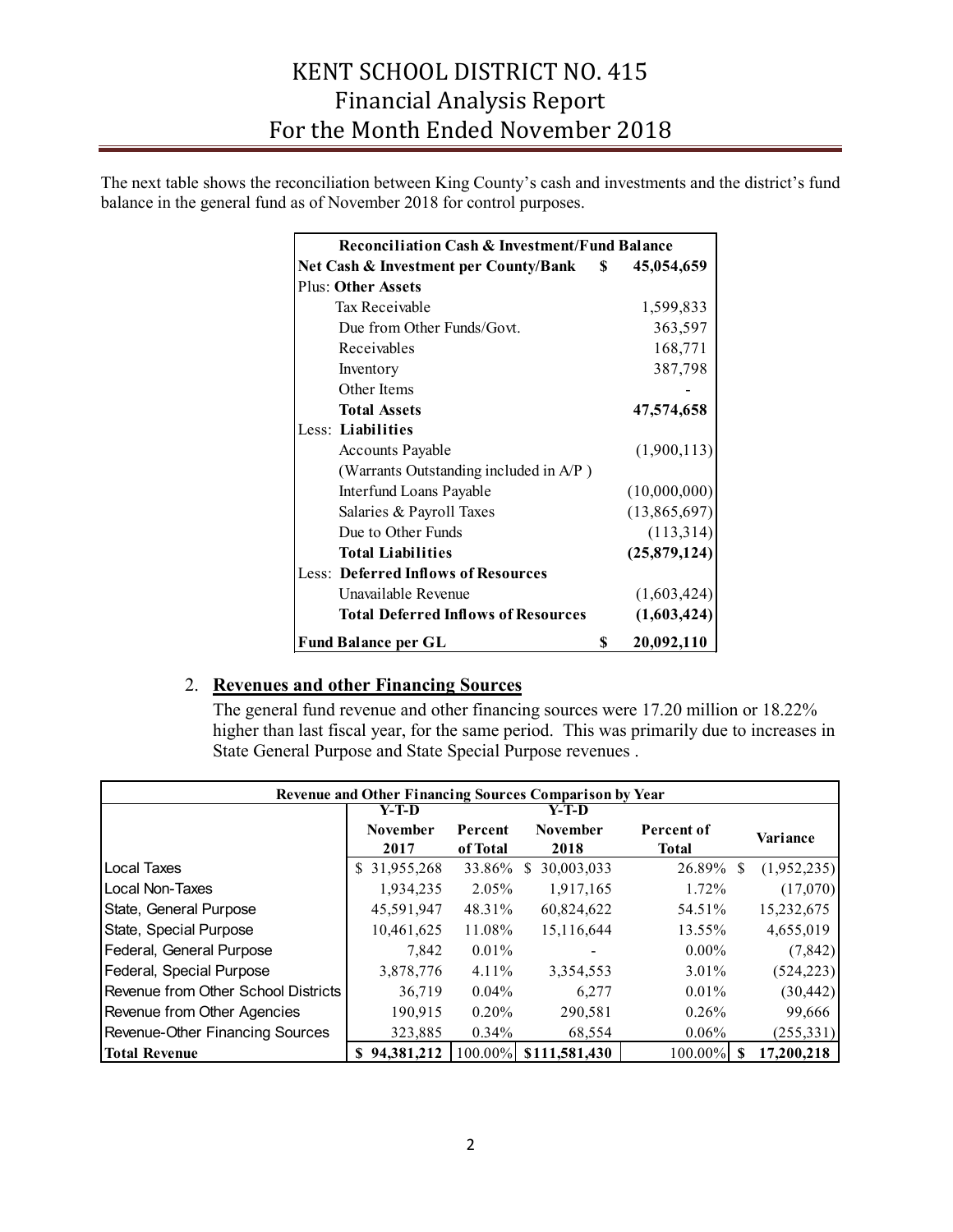Local Taxes – This revenue consists of tax receipts from the Educational Programs \$1.94 million compared to November 2017 due to lower tax collections by King and Operations (EP&O) levies. Year to date local tax collections were lower by County.

 Local Non-Taxes – This revenue is made up of student lunch receipts, tuitions and \$17,070 or 0.88% from November 2017 is due to decreases in investment earnings, fees, investment earnings, and other small sources. The year to date decrease of tuition and fees, food services sales, and other miscellaneous receipts such as donations.

State, General Purpose - This revenue comes from two sources: apportionment and local effort assistance (LEA).

 Apportionment is the revenue received through a state funding formula that is based on the average number of students enrolled and the placement of our staff on the state salary schedule. Basic and career-technical education revenues are included in this revenue.

Local Effort Assistance (LEA) is revenue provided by the state to equalize local levy rates for districts with a proportionally lower assessed valuation tax base.

 33.41% compared to November 2017, mainly in the state apportionment. The state general purpose year to date revenue increased by \$15.23 million or

 State, Special Purpose – This revenue includes funding for Special Education, specific programs. This revenue category fluctuates from year to year. This year to date revenue increased by \$4.66 million or 44.50% compared to last year. Learning Assistance, Bilingual Education, Highly Capable, Nutrition Services and Transportation. It is based on various formulas for students receiving services from

 Federal, General Purpose – This revenue comes from: (a) direct federal funds for forest lands within the district's boundaries, (c) impact aid associated with students Reserve Officer Training Corps (ROTC), (b) funds related to the harvest of federal living in subsidized housing, and (d) federal lieu-of-taxes.

This revenue fluctuates and is difficult to project.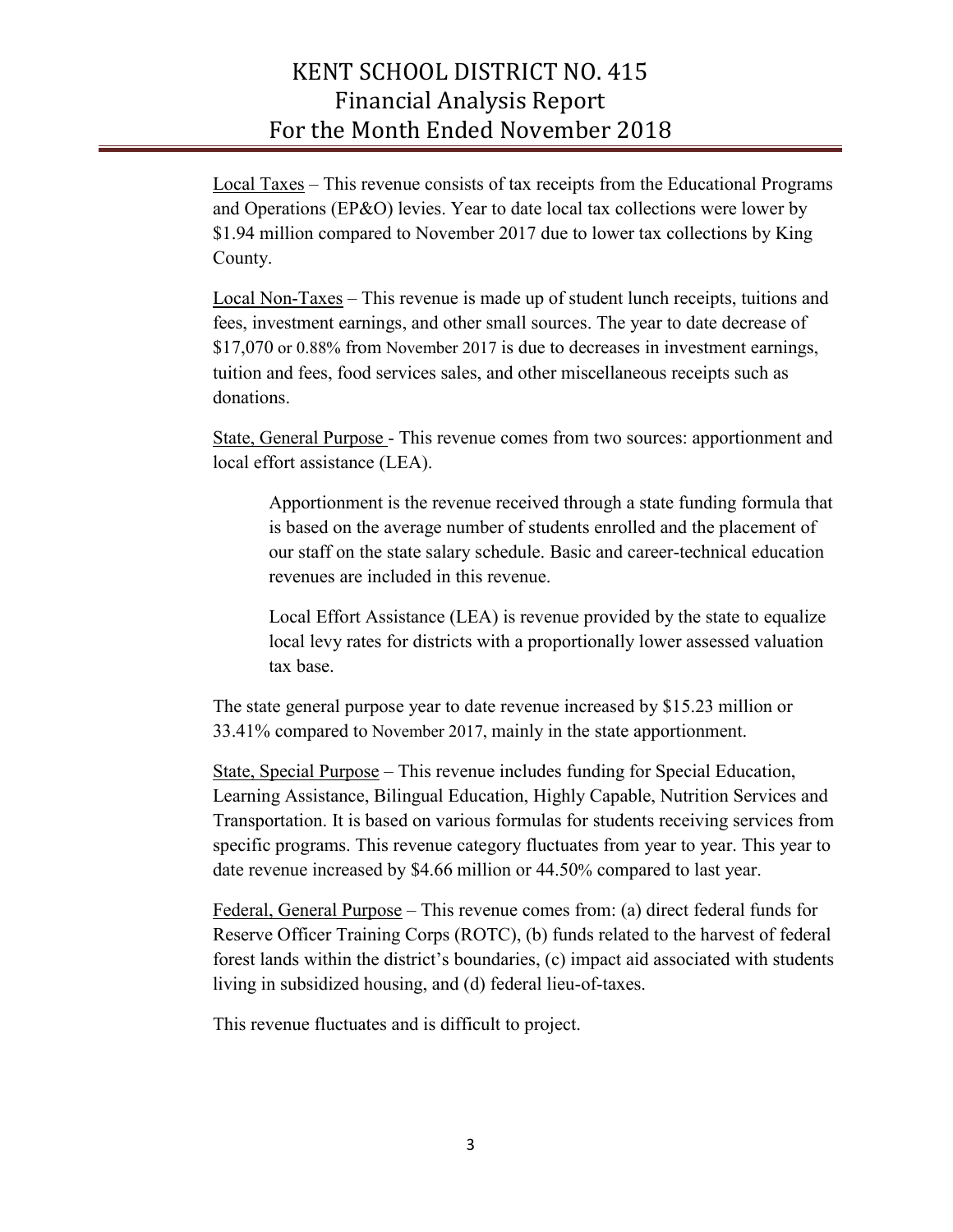Federal, Special Purposes – This revenue is provided by the federal government to support programs for special needs students such as those needing help with reading and math (federal grants).

Expenditures for these programs are limited to revenue received, thus it has no net impact on the district's budget.

Revenue From Other Districts – This revenue reflects reimbursements received for special education services rendered to students from other school districts. The district has received \$6,277 through the month of November 2018.

Revenue From Other Agencies – This revenue relates to agreements and programs. The district received \$290,581 through the month of November 2018. partnerships with governmental agencies and businesses to help fund educational

 equipment, and interfund transfers. The district received \$68,554 through the month of November 2018. Revenue From Other Financing Sources – This revenue relates to sales of surplus

#### 3. **Expenditures and Other Financing Uses**

 Year to date expenditures and other financing uses for this month were \$91.52 million, which is \$3.74 million or 4.26% higher than last year. This is primarily a result of increases in expenditures for Certificated Salaries, Supplies & Materials same period last year by object and variances are shown below: and Contractual Services. Comparisons of the current month's expenditures to the

|                          |   |                         |                     |     |                         | <b>Expenditures and Other Financing Uses Comparison To Prior Year</b> |           |
|--------------------------|---|-------------------------|---------------------|-----|-------------------------|-----------------------------------------------------------------------|-----------|
|                          |   | <b>November</b><br>2017 | Percent<br>of Total |     | <b>November</b><br>2018 | Percent of<br>Total                                                   | Variance  |
| Certificated Salaries    | S | 41,511,635              | 47.29%              | -S  | 42,709,382              | $46.67\%$ \$                                                          | 1,197,747 |
| Classified Salaries      |   | 13,629,817              | 15.53%              | S   | 13,697,946              | 14.97%                                                                | 68,129    |
| <b>Employee Benefits</b> |   | 21,436,318              | 24.42%              | S   | 21,802,174              | 23.82%                                                                | 365,856   |
| Supplies & Materials     |   | 3,289,067               | 3.75%               | -\$ | 3,727,953               | 4.07%                                                                 | 438,886   |
| Contractual Services     |   | 7,889,978               | 8.99%               | -S  | 9,526,033               | $10.41\%$                                                             | 1,636,055 |
| Local Mileage & Travel   |   | 18,277                  | $0.02\%$            | -8  | 41,877                  | $0.05\%$                                                              | 23,600    |
| Capital Outlay           |   | 2,320                   | $0.00\%$            | -\$ | 13,451                  | $0.01\%$                                                              | 11,131    |
| Other Financing Uses     |   |                         | $0.00\%$            |     |                         | $0.00\%$                                                              |           |
| <b>Total</b>             |   | 87,777,412              | 100.00%             | \$  | 91,518,817              | 100.00%<br>S                                                          | 3,741,405 |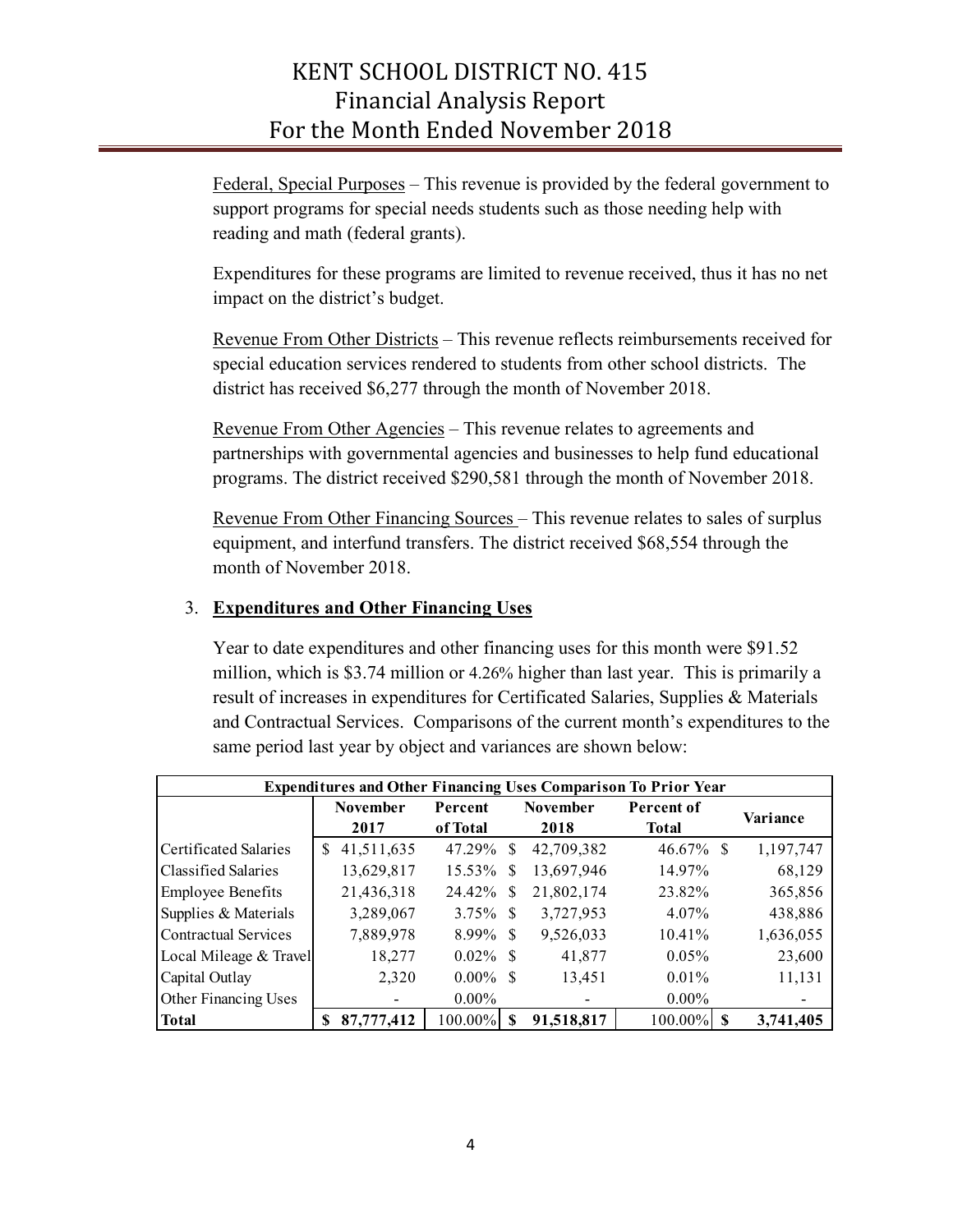#### II. **ASSOCIATED STUDENT BODY FUND (EXHIBIT 4)**

 ASB revenue and expenditures through November 2018 were respectively \$0.93 million and \$0.52 million, resulting in a fund balance of \$2.24 million.

#### III. **DEBT SERVICE FUND (EXHIBIT 5)**

The Debt Service Fund is used to accumulate resources (property taxes, investment earnings, transfers from other funds to pay debts) to meet the district's long-term obligation for voted and non-voted debts.

The debt payments (principal, interest, and bond transfer fees) are scheduled for December and June. The debt payments are related to the following debt issuances:

- Unlimited Tax General Obligation Bonds, issued from 2005 through 2018, including Qualified School Construction Bonds and Refunding Bonds issued on November 4, 2010.
- Limited Tax General Obligation Bonds issues 2008, issued on May 8, 2008 for the acquisition of a transportation building.
- Limited Tax General Obligation Bond Series 2015 issued June 30, 2015 for student transportation vehicles.

second series of bonds issued under the bond authorization. On October 30, 2018, the district issued Unlimited Tax Obligation Bonds in the principal amount of \$72,200,000, plus \$7,800,000 of original issue premium, using \$80,000,000 of the district's current bond authorization. The bonds were issued as part of the District's 2016 voter-approved authorization for the issuance of no more than \$252,000,000 of unlimited tax general obligation bonds. These bonds represent the

second series of bonds issued under the bond authorization. Year to date property tax collections through November 2018 were \$11.6 million.

#### IV. **CAPITAL PROJECTS FUND (EXHIBIT 6)**

 Year to date expenditures and encumbrances committed as of November 2018 are \$26.08 million, thus 33.34% of the Capital Projects Fund budget has been committed. of projects; therefore, comparison between actual and budget for specific projects is not meaningful. Construction activities vary from month to month depending on construction priorities

#### V. **TRANSPORTATION VEHICLE FUND (EXHIBIT 7)**

 Year to date expenditures and encumbrances committed as of November 2018 are \$23,160, thus 1.84% of the Transportation Vehicle Fund budget had been committed. November 2018. The fund balance for the Transportation Vehicle fund is \$1.19 million, through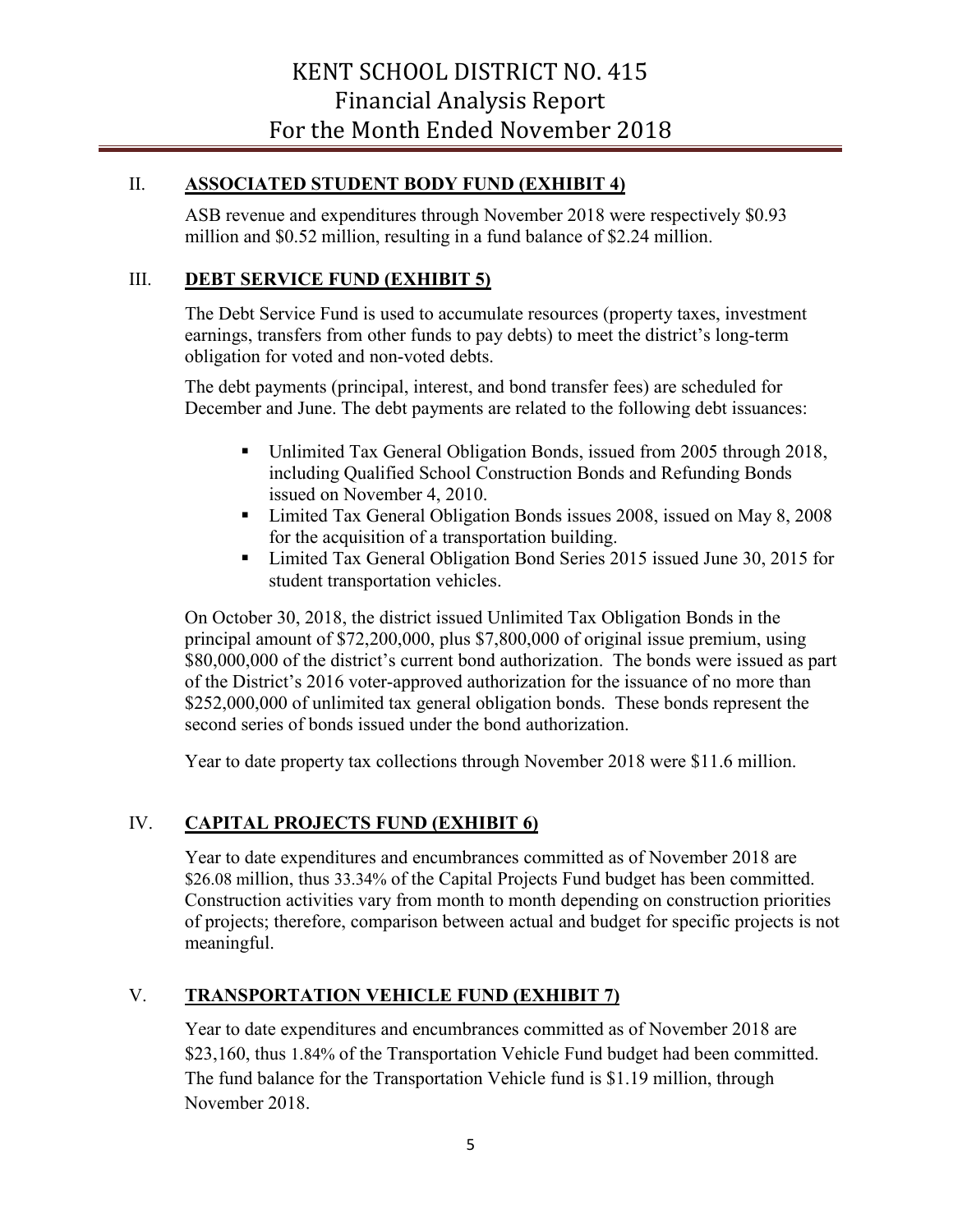#### **Staffing**

 change daily as employee status changes due to resignations, retirements, changes in part-time and full-The staffing report compares the staffing approved in the original budget with the current staffing recorded in the district's HR/Fiscal system as measured at month-end. It should be noted that staffing levels may time status, etc., are processed.

"Budget FTE" is the Board approved Full Time Equivalent (FTE) for the current fiscal year.

"Current FTE" reflects actual Full Time Equivalent (FTE) for the current month.

"Other Programs" reflects the total of eleven different programs (such as Title I, Learning Assistance, Career & Technical Education, etc.). Throughout each individual program, differences are within the expected tolerances for this point in the school year unless otherwise noted.

Explanation of differences shown in staffing chart below:

- • Certificated Special Education: The 44.939 FTE reflects positions not yet filled compared to budget. These budgeted positions are needed to cover costs of outside contracted agency staff (such as Speech Language, Pathologists, and Psychologists).
- • Classified Special Education: The 12.135 FTE under budget is the built-in capacity for new special education students throughout the fiscal year.

| <b>Staffing - November 2018</b>    |               |                |                               |  |  |  |  |  |  |
|------------------------------------|---------------|----------------|-------------------------------|--|--|--|--|--|--|
|                                    | F.T.E.        |                |                               |  |  |  |  |  |  |
|                                    | <b>Budget</b> | <b>Current</b> | (Over)/Under<br><b>Budget</b> |  |  |  |  |  |  |
| <b>Certificated</b>                |               |                |                               |  |  |  |  |  |  |
| <b>Basic Education</b>             | 1,423.304     | 1,361.706      | 61.598                        |  |  |  |  |  |  |
| Special Education - State          | 251.713       | 206.774        | 44.939                        |  |  |  |  |  |  |
| Special Education - Federal        |               |                |                               |  |  |  |  |  |  |
| <b>Sub-total Special Education</b> | 251.713       | 206.774        | 44.939                        |  |  |  |  |  |  |
| Other Programs                     | 188.174       | 228.334        | (40.160)                      |  |  |  |  |  |  |
| <b>Total Certificated</b>          | 1,863.191     | 1,796.814      | 66.377                        |  |  |  |  |  |  |
| <b>Classified</b>                  |               |                |                               |  |  |  |  |  |  |
| <b>Basic Education</b>             | 318.664       | 312.515        | 6.149                         |  |  |  |  |  |  |
| Special Education - State          | 170.429       | 160.039        | 10.390                        |  |  |  |  |  |  |
| Special Education - Federal        | 38.564        | 36.819         | 1.745                         |  |  |  |  |  |  |
| <b>Sub-total Special Education</b> | 208.993       | 196.858        | 12.135                        |  |  |  |  |  |  |
| Other Programs                     | 508.847       | 504.207        | 4.640                         |  |  |  |  |  |  |
| <b>Total Classified</b>            | 1,036.504     | 1,013.580      | 22.924                        |  |  |  |  |  |  |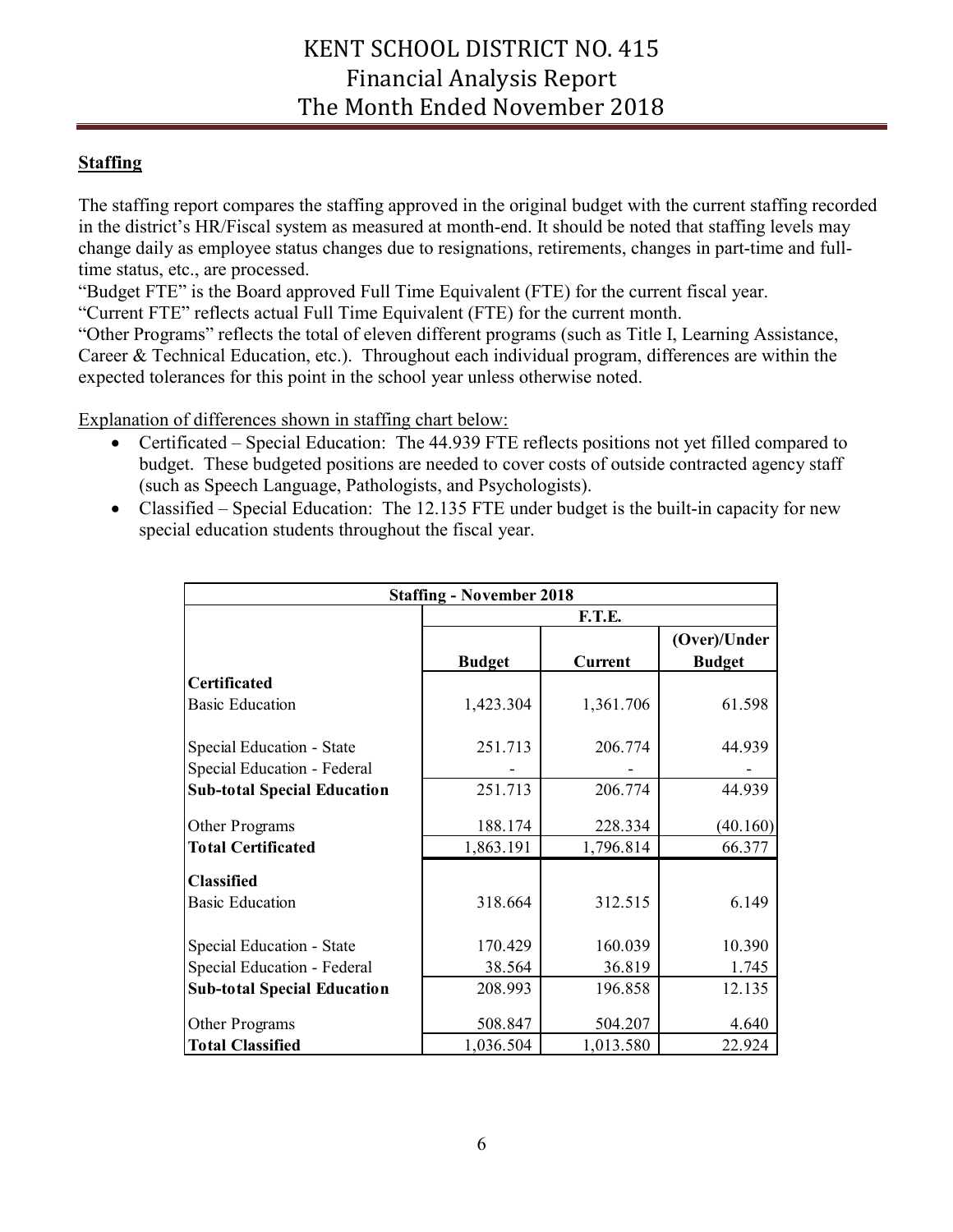#### **KENT SCHOOL DISTRICT NO. 415 FUND BALANCE SHEETS GOVERNMENTAL FUNDS November, 2018**

|                                                        | <b>GENERAL</b><br><b>FUND</b> | <b>SPECIAL</b><br><b>REVENUE</b><br><b>FUND (ASB)</b> | <b>DEBT</b><br><b>SERVICE</b><br><b>FUND</b> | <b>CAPITAL</b><br><b>PROJECT</b><br><b>FUND</b> | <b>TRANSPORTATION</b><br><b>VEHICLE FUND</b> | <b>PERMANENT</b><br>(REEPLOEG) | <b>TOTAL</b><br><b>GOVERNMENTAL</b><br><b>FUNDS</b> |
|--------------------------------------------------------|-------------------------------|-------------------------------------------------------|----------------------------------------------|-------------------------------------------------|----------------------------------------------|--------------------------------|-----------------------------------------------------|
| <b>ASSETS:</b>                                         |                               |                                                       |                                              |                                                 |                                              |                                |                                                     |
| Cash and Cash Equivalents                              | 45,054,659 \$                 |                                                       | 2,270,858 \$ 25,207,234 \$                   | 107,913,380 \$                                  | $1,187,033$ \$                               | 183,671 \$                     | 181,816,835                                         |
| Construction Retainage Escrow                          |                               |                                                       |                                              | 7,260,263                                       |                                              |                                | 7,260,263                                           |
| Property Tax Receivable                                | 1,599,833                     |                                                       | 619,998                                      | 178,452                                         |                                              |                                | 2,398,282                                           |
| Interfund Loans Receivable                             |                               |                                                       |                                              | 10,000,000                                      |                                              |                                | 10,000,000                                          |
| Accounts Receivable, Net                               | 168,771                       | 190                                                   |                                              |                                                 |                                              |                                | 168,961                                             |
| Prepaid Expenses                                       | $\overline{a}$                |                                                       |                                              |                                                 |                                              |                                |                                                     |
| Due From Other Funds                                   | 351,334                       | 105,394                                               |                                              | 8,838                                           |                                              |                                | 465,566                                             |
| Due From Other Government Units                        | 12,263                        |                                                       |                                              |                                                 |                                              |                                | 12,263                                              |
| Inventories at Cost                                    | 387,798                       |                                                       |                                              |                                                 |                                              |                                | 387,798                                             |
| TOTAL ASSETS                                           | 47,574,658                    | 2,376,442                                             | 25,827,233                                   | 125,360,933                                     | 1,187,033                                    | 183,671                        | 202,509,970                                         |
|                                                        |                               |                                                       |                                              |                                                 |                                              |                                |                                                     |
| <b>LIABILITIES:</b>                                    |                               |                                                       |                                              |                                                 |                                              |                                |                                                     |
| Accounts Payable                                       | 1,826,196                     | 101,341                                               |                                              | 2,421,606                                       |                                              |                                | 4,349,143                                           |
| Accrued Wages & Benefits Payable                       | 13,865,697                    |                                                       |                                              |                                                 |                                              |                                | 13,865,697                                          |
| Accrued Interest Payable                               | $\overline{\phantom{a}}$      |                                                       |                                              |                                                 |                                              |                                |                                                     |
| <b>Accrued Contingent Losses</b><br>Due To Other Funds | 47,771                        |                                                       | 11,550                                       | 62,782                                          | 1,065                                        | 155                            | 123,322<br>465,022                                  |
| Due To Other Governmental Units                        | 113,314<br>26,147             | 40,040                                                |                                              | 311,668                                         |                                              |                                | 26,147                                              |
| Interfund Loans Payable                                | 10,000,000                    |                                                       |                                              |                                                 |                                              |                                | 10,000,000                                          |
| TOTAL LIABILITIES                                      |                               |                                                       |                                              |                                                 |                                              |                                |                                                     |
|                                                        | 25,879,124                    | 141,381                                               | 11,550                                       | 2,796,055                                       | 1,065                                        | 155                            | 28,829,330                                          |
| DEFERRED INFLOWS OF RESOURCES:                         |                               |                                                       |                                              |                                                 |                                              |                                |                                                     |
| Unavailable Revenue                                    | 3,592                         |                                                       |                                              | 7,260,263                                       |                                              |                                | 7,263,854                                           |
| Unavailable Revenue - Taxes Receivable                 | 1,599,833                     |                                                       | 619,998                                      | 178,452                                         |                                              |                                | 2,398,282                                           |
| TOTAL DEFERRED                                         | 1,603,424                     |                                                       | 619,998                                      | 7,438,715                                       |                                              |                                | 9,662,137                                           |
| <b>INFLOWS OF RESOURCES:</b>                           |                               |                                                       |                                              |                                                 |                                              |                                |                                                     |
| <b>FUND BALANCES</b>                                   |                               |                                                       |                                              |                                                 |                                              |                                |                                                     |
| Nonspendable:                                          |                               |                                                       |                                              |                                                 |                                              |                                |                                                     |
| Inventory/Prepayments                                  | 607,409                       |                                                       |                                              |                                                 |                                              |                                | 607,409                                             |
| Permanent Fund Principal                               |                               |                                                       |                                              |                                                 |                                              | 165,000                        | 165,000                                             |
| Restricted for:                                        |                               |                                                       |                                              |                                                 |                                              |                                |                                                     |
| <b>Bond Proceeds</b>                                   |                               |                                                       |                                              | 106,296,147                                     |                                              |                                | 106,296,147                                         |
| <b>State Proceeds</b>                                  |                               |                                                       |                                              | 3,469,625                                       |                                              |                                | 3,469,625                                           |
| Other Proceeds                                         |                               |                                                       |                                              | 123,594                                         |                                              |                                | 123,594                                             |
| Associated Student Body Fund                           |                               | 2,235,061                                             |                                              |                                                 |                                              |                                | 2,235,061                                           |
| Debt Service                                           |                               |                                                       | 25,195,685                                   |                                                 |                                              |                                | 25,195,685                                          |
| School Construction                                    |                               |                                                       |                                              |                                                 |                                              |                                |                                                     |
| Transportation Vehicle Fund                            |                               |                                                       |                                              |                                                 | 1,185,968                                    |                                | 1,185,968                                           |
| Uninsured Risks & Self-Insurance                       | 1,477,583                     |                                                       |                                              |                                                 |                                              |                                | 1,477,583                                           |
| Carryovers and Others                                  | 2,815,930                     |                                                       |                                              |                                                 |                                              |                                | 2,815,930                                           |
| <b>Committed From Levy Proceeds</b>                    |                               |                                                       |                                              | 4,456,574                                       |                                              |                                | 4,456,574                                           |
| <b>Assigned Fund Balance</b>                           |                               |                                                       |                                              | 780,223                                         |                                              | 18,517                         | 798,739                                             |
| <b>Unassigned Fund Balance:</b>                        |                               |                                                       |                                              |                                                 |                                              |                                |                                                     |
| Minimum Fund Balance Policy                            |                               |                                                       |                                              |                                                 |                                              |                                |                                                     |
| <b>Unassigned Fund Balance</b>                         | 15,191,188                    |                                                       |                                              |                                                 |                                              |                                | 15,191,188                                          |
| TOTAL FUND BALANCES                                    | 20,092,110                    | 2,235,061                                             | 25, H985, 6851                               | 115, 126, 163                                   | 1,185,968                                    | 183,517                        | 164,018,503                                         |
| TOTAL LIABILITIES & FUND BALANCES                      | $$47,574,658$ \ \$            | 2,376,442                                             | \$25,827,233                                 | $125,360,933$ \$<br>\$                          | $1,187,033$ \$                               | $183,671$ \$                   | 202,509,970                                         |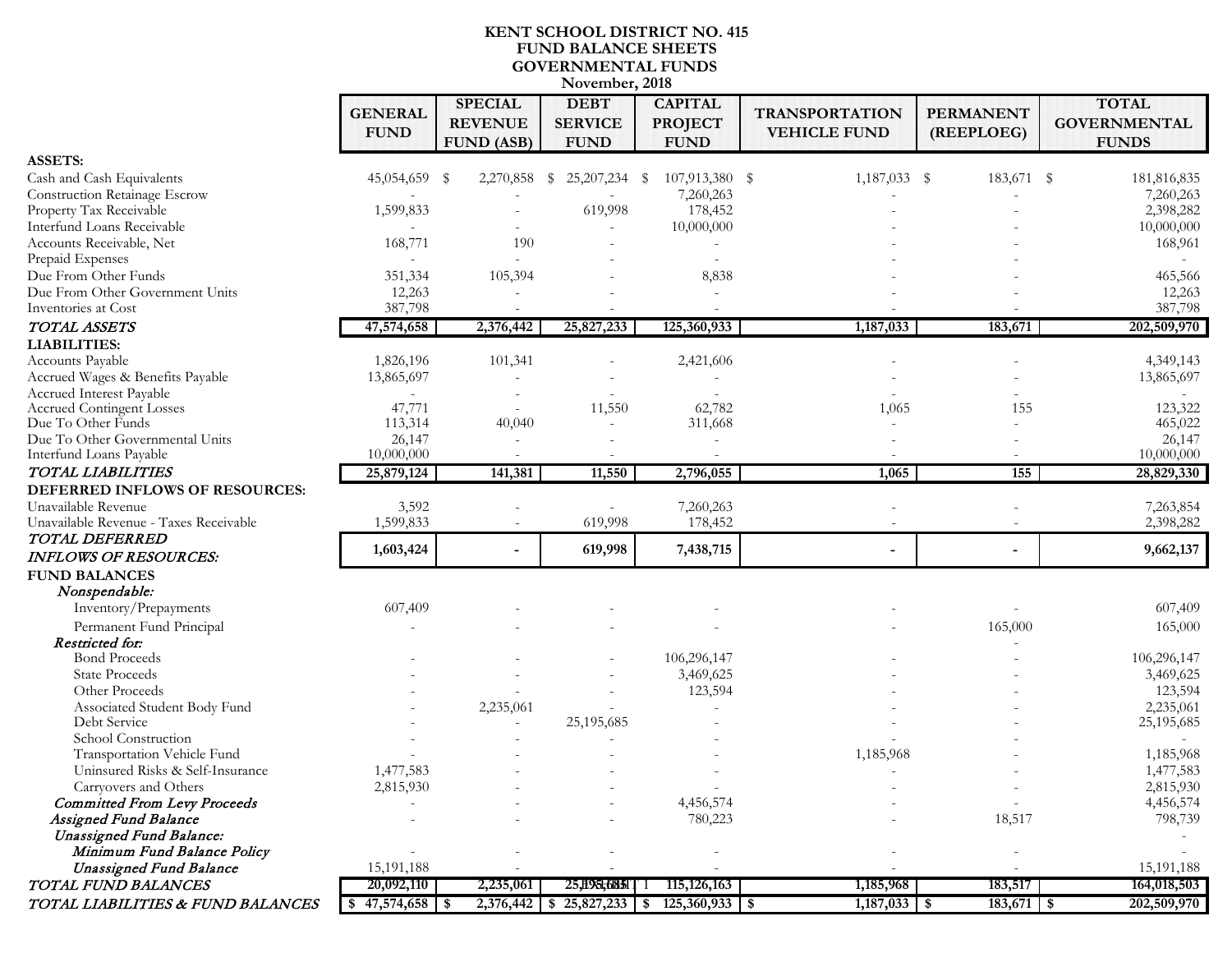#### **KENT SCHOOL DISTRICT NO. 415 STATEMENT OF REVENUES, EXPENDITURES, AND CHANGES IN FUND BALANCES GOVERNMENTAL FUNDS**

#### **November 30, 2018**

|                                                                      | <b>GENERAL FUND</b>      | <b>ASSOCIATED</b><br><b>STUDENT BODY</b><br><b>FUND</b> | <b>DEBT SERVICE</b><br><b>FUND</b> | <b>CAPITAL PROJECTS</b><br><b>FUND</b> | <b>TRANSPORTATION</b><br><b>VEHICLE FUND</b> | <b>PERMANENT</b><br>(REEPLOEG)           | <b>TOTAL</b><br><b>GOVERNMENTAL</b><br><b>FUNDS</b> |
|----------------------------------------------------------------------|--------------------------|---------------------------------------------------------|------------------------------------|----------------------------------------|----------------------------------------------|------------------------------------------|-----------------------------------------------------|
| <b>BEGINNING FUND BALANCES:</b>                                      |                          |                                                         |                                    |                                        |                                              |                                          |                                                     |
| Nonspendable:                                                        | $\$$<br>$\bar{a}$        | $\mathbb{S}$                                            | ${\mathbb S}$                      | $\mathbb S$                            | $\mathbb S$                                  | $\mathbb{S}$<br>$\overline{\phantom{a}}$ | s                                                   |
| Inventory/Trust Principal                                            | 607,409                  |                                                         |                                    |                                        |                                              | 165,000                                  | 772,409                                             |
| Restricted:                                                          |                          |                                                         |                                    |                                        |                                              |                                          |                                                     |
| For Bond Proceeds                                                    |                          |                                                         |                                    | 32,859,305                             |                                              |                                          | 32,859,305                                          |
| For State Proceeds                                                   |                          |                                                         |                                    |                                        |                                              |                                          |                                                     |
| For Other Proceeds                                                   |                          |                                                         |                                    | 123,232                                |                                              |                                          | 123,232                                             |
| <b>For Debt Services</b>                                             |                          |                                                         | 13,510,661                         |                                        |                                              |                                          | 13,510,661                                          |
| <b>Associated Student Body</b><br><b>Transportation Vehicle Fund</b> |                          | 1,825,208                                               |                                    |                                        |                                              |                                          | 1,825,208                                           |
|                                                                      |                          |                                                         |                                    | 1,253,182                              | 1,195,845                                    |                                          | 1,195,845                                           |
| <b>Committed From</b> Levy Proceeds<br><b>Assigned To:</b>           |                          |                                                         |                                    |                                        |                                              |                                          | 1,253,182                                           |
| Unisured Risks (Unempl. + W/C)                                       | 1,477,583                |                                                         |                                    | $\overline{\phantom{a}}$               |                                              |                                          | 1,477,583                                           |
| Carryovers & Others                                                  | 2,815,930                |                                                         |                                    | ÷                                      |                                              |                                          | 2,815,930                                           |
| <b>Fund Purposes</b>                                                 | $\mathcal{L}$            |                                                         |                                    | 789,270                                |                                              | 17,948                                   | 807,218                                             |
| <b>Unassigned Fund Balance:</b>                                      |                          |                                                         |                                    |                                        |                                              |                                          |                                                     |
| Minimum Fund Balance Policy                                          | (4,871,425)              |                                                         |                                    | $\overline{\phantom{a}}$               |                                              |                                          | (4,871,425)                                         |
| Unassigned Fund Balance                                              |                          |                                                         |                                    |                                        |                                              |                                          |                                                     |
| <b>Total Beginning Fund Balances</b>                                 | 29,497                   | 1,825,208                                               | 13,510,661                         | 35,024,988                             | 1,195,845                                    | 182,948                                  | 51,769,148                                          |
| <b>Prior Year Adjustments</b>                                        | $\overline{\phantom{a}}$ | $\sim$                                                  | ×.                                 | $\sim$                                 | $\overline{\phantom{a}}$                     | $\sim$                                   |                                                     |
| <b>REVENUES</b>                                                      |                          |                                                         |                                    |                                        |                                              |                                          |                                                     |
| Local                                                                | 31,920,199               |                                                         | 11,688,171                         | 3,687,355                              | $\sim$                                       | 581 \$                                   | 47,296,307                                          |
| State                                                                | 75,941,265               |                                                         |                                    | 3,468,144                              | 3,757                                        |                                          | 79,413,166                                          |
| Federal                                                              | 3,354,553                |                                                         |                                    | ä,                                     | $\sim$                                       |                                          | 3,354,553                                           |
| Miscellaneous                                                        | 296,858                  | 926,167                                                 |                                    |                                        |                                              |                                          | 1,223,025                                           |
| <b>TOTAL REVENUES</b>                                                | 111,512,875              | 926,167                                                 | 11,688,171                         | 7,155,499                              | 3,757                                        | 581                                      | 131,287,052                                         |
| <b>EXPENDITURES</b>                                                  |                          |                                                         |                                    |                                        |                                              |                                          |                                                     |
| <b>Current Operating:</b>                                            |                          |                                                         |                                    |                                        |                                              |                                          |                                                     |
| Regular Instruction                                                  | 53,049,611               |                                                         |                                    |                                        |                                              |                                          | 53,049,611                                          |
| Special Instruction                                                  | 13,044,139               |                                                         |                                    |                                        |                                              |                                          | 13,044,139                                          |
| Vocational Instruction                                               | 2,717,283                |                                                         |                                    |                                        |                                              |                                          | 2,717,283                                           |
| Compensatory Instruction                                             | 6,124,515                |                                                         |                                    |                                        |                                              |                                          | 6,124,515                                           |
| Other Instructional Programs                                         | 304,677                  |                                                         |                                    |                                        |                                              |                                          | 304,677                                             |
| Community Services                                                   | 21,169                   |                                                         |                                    |                                        |                                              |                                          | 21,169                                              |
| <b>Support Services</b>                                              | 10,834,891               |                                                         |                                    |                                        |                                              |                                          | 10,834,891                                          |
| Food Services                                                        | 2,587,465                |                                                         |                                    |                                        |                                              |                                          | 2,587,465                                           |
| Pupil Transportation                                                 | 2,835,067                |                                                         |                                    |                                        |                                              |                                          | 2,835,067                                           |
| <b>Student Activities</b>                                            |                          | 516,314                                                 |                                    |                                        |                                              |                                          | 516,314                                             |
| Purchase of buses                                                    |                          |                                                         |                                    |                                        |                                              |                                          |                                                     |
| Miscellaneous                                                        |                          |                                                         |                                    |                                        | 23,100                                       | 13                                       | 23,113                                              |
| <b>Bond Sale Fees</b>                                                |                          |                                                         |                                    |                                        |                                              |                                          |                                                     |
| Debt Service:                                                        |                          |                                                         |                                    |                                        |                                              |                                          |                                                     |
| Principal                                                            |                          |                                                         |                                    |                                        |                                              |                                          |                                                     |
| Interest and Other Charges                                           |                          |                                                         | 3,531                              |                                        |                                              |                                          | 3,531                                               |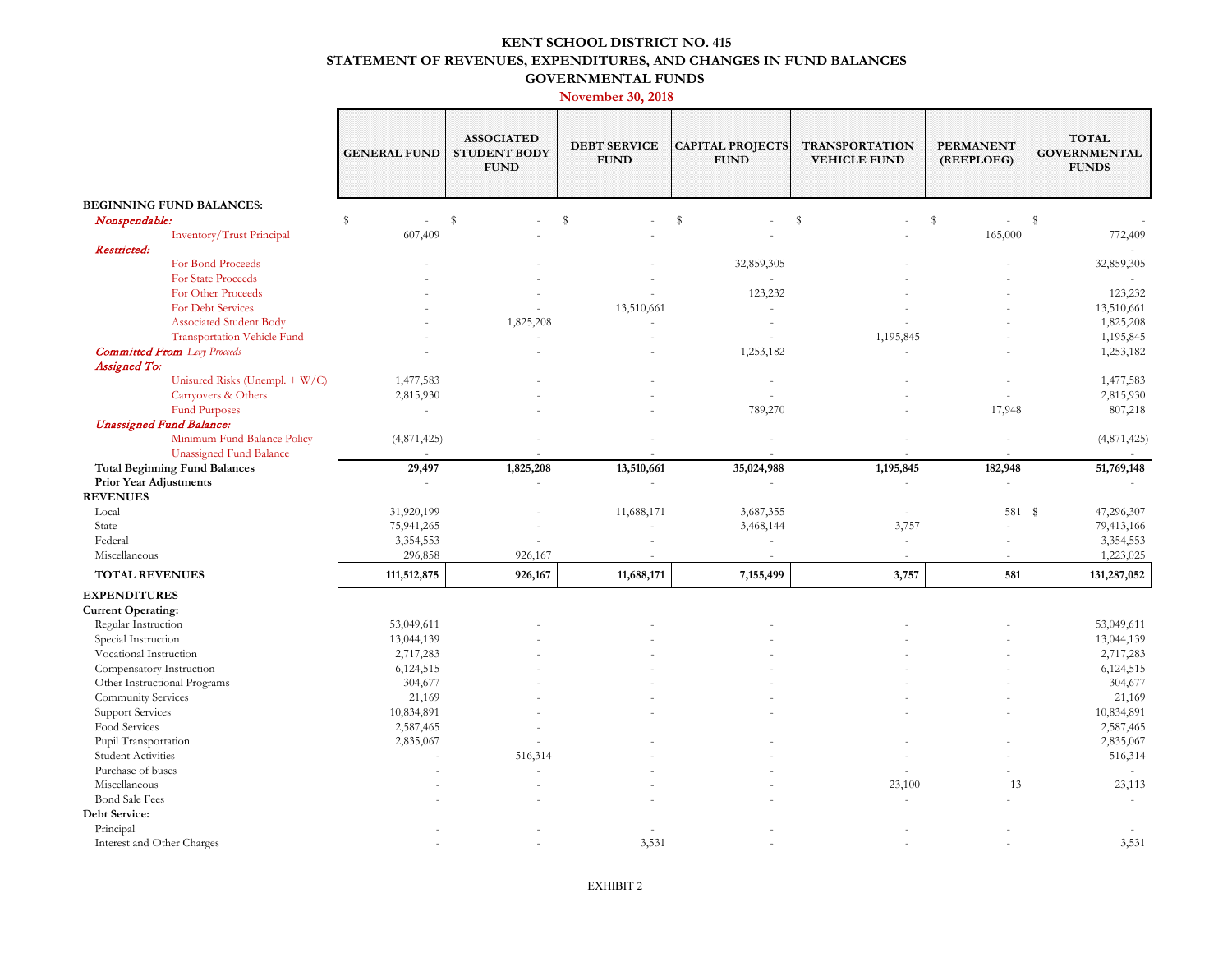#### **KENT SCHOOL DISTRICT NO. 415 STATEMENT OF REVENUES, EXPENDITURES, AND CHANGES IN FUND BALANCES GOVERNMENTAL FUNDS**

#### **November 30, 2018**

|                                                                                                      | <b>GENERAL FUND</b> | <b>ASSOCIATED</b><br><b>STUDENT BODY</b><br><b>FUND</b> | <b>DEBT SERVICE</b><br><b>FUND</b> | <b>CAPITAL PROJECTS</b><br><b>FUND</b> | <b>TRANSPORTATION</b><br><b>VEHICLE FUND</b> | <b>PERMANENT</b><br>(REEPLOEG) | <b>TOTAL</b><br><b>GOVERNMENTAL</b><br><b>FUNDS</b> |
|------------------------------------------------------------------------------------------------------|---------------------|---------------------------------------------------------|------------------------------------|----------------------------------------|----------------------------------------------|--------------------------------|-----------------------------------------------------|
| Capital Outlay:                                                                                      |                     |                                                         |                                    |                                        |                                              |                                |                                                     |
| To be Distributed                                                                                    |                     |                                                         |                                    | 103,073                                |                                              |                                | 103,073                                             |
| Other                                                                                                |                     |                                                         |                                    | 7,350,857                              |                                              |                                | 7,350,857                                           |
| <b>TOTAL EXPENDITURES</b>                                                                            | 91,518,817          | 516,314                                                 | 3,531                              | 7,453,929                              | 23,100                                       | 13                             | 99,515,705                                          |
| <b>Excess (Deficiency) of Revenues</b><br><b>Over Expenditures</b><br>OTHER FINANCING SOURCES (USES) | 19,994,058          | 409,853                                                 | 11,684,640                         | (298, 430)                             | (19, 343)                                    | 567                            | 31,771,347                                          |
| Sale of Bond                                                                                         |                     |                                                         |                                    | 80,466,763                             |                                              |                                | 80,466,763                                          |
| Sale of RefundingBonds                                                                               |                     |                                                         |                                    |                                        |                                              |                                |                                                     |
| Bond Premium                                                                                         |                     |                                                         | 384                                |                                        |                                              |                                | 384                                                 |
| <b>Bond Discount</b>                                                                                 |                     |                                                         |                                    |                                        |                                              |                                |                                                     |
| Sale of Surplus Equipment                                                                            | 1,396               |                                                         |                                    |                                        | 9,527                                        |                                | 10,922                                              |
| Transfers                                                                                            | 67,159              |                                                         |                                    | (67, 159)                              | (60)                                         |                                |                                                     |
| Transfer to Escrow                                                                                   |                     |                                                         |                                    |                                        |                                              |                                |                                                     |
| Others                                                                                               |                     |                                                         |                                    |                                        |                                              |                                |                                                     |
| Long-Term Financing                                                                                  |                     |                                                         |                                    |                                        |                                              |                                |                                                     |
| TOTAL OTHER FINANCING                                                                                |                     |                                                         |                                    |                                        |                                              |                                |                                                     |
| <b>SOURCES AND USES</b>                                                                              | 68,554              |                                                         | 384                                | 80,399,604                             | 9,466                                        |                                | 80,478,008                                          |
| NET CHANGE IN FUND BALANCE                                                                           | 20,062,612          | 409,853                                                 | 11,685,024                         | 80,101,174                             | (9, 877)                                     | 567                            | 112,249,355                                         |
| <b>ENDING FUND BALANCES:</b>                                                                         | 20,092,110          | 2,235,061                                               | 25, 195, 685                       | 115, 126, 163                          | 1,185,968                                    | 183,517                        | 164,018,503                                         |
| Nonspendable:                                                                                        |                     |                                                         |                                    |                                        |                                              |                                |                                                     |
| Inventory/Prepayments<br>Permanent Fund Principal                                                    | 607,409             |                                                         |                                    |                                        |                                              | 165,000                        | 607,409<br>165,000                                  |
| <b>Restricted for:</b> Assigned to Fund Purposes                                                     |                     |                                                         |                                    |                                        |                                              |                                |                                                     |
| <b>Bond Proceeds</b>                                                                                 |                     |                                                         |                                    | 106,296,147                            |                                              |                                | 106,296,147                                         |
| <b>State Proceeds</b>                                                                                |                     |                                                         |                                    | 3,469,625                              |                                              |                                | 3,469,625                                           |
| Other Purposes                                                                                       |                     |                                                         |                                    | 123,594                                |                                              |                                | 123,594                                             |
| <b>Federal Proceeds</b>                                                                              |                     |                                                         |                                    |                                        |                                              |                                |                                                     |
| Associated Student Body Fund<br><b>Debt Service</b>                                                  |                     | 2,235,061                                               | 25,195,685                         |                                        |                                              |                                | 2,235,061<br>25,195,685                             |
| <b>Transportation Vehicle Fund</b>                                                                   |                     |                                                         |                                    |                                        | 1,185,968                                    |                                | 1,185,968                                           |
| Uninsured Risks & Self-Insurance                                                                     | 1,477,583           |                                                         |                                    |                                        |                                              |                                | 1,477,583                                           |
| <b>Carryovers and Others</b>                                                                         | 2,815,930           |                                                         |                                    |                                        |                                              |                                | 2,815,930                                           |
| <b>Committed From Levy Proceeds</b>                                                                  |                     |                                                         |                                    | 4,456,574                              |                                              |                                | 4,456,574                                           |
| <b>Assigned Fund Balance</b>                                                                         |                     |                                                         | \$                                 | \$<br>780,223 \$                       |                                              | \$<br>18,517 \$                | 798,739.59                                          |
| <b>Unassigned Fund Balance:</b>                                                                      |                     |                                                         |                                    |                                        |                                              |                                |                                                     |
| Minimum Fund Balance Policy                                                                          |                     |                                                         |                                    |                                        |                                              |                                |                                                     |
| <b>Unassigned Fund Balance</b>                                                                       | 15,191,188          |                                                         | £.                                 | £.                                     | S                                            | <sup>\$</sup>                  | 15,191,188<br>s                                     |
| TOTAL ENDING FUND BALANCES                                                                           | 20,092,110<br>\$    | 2,235,061<br>\$                                         | 25, 195, 685<br>\$                 | 115, 126, 163<br><b>S</b>              | $\boldsymbol{\mathsf{s}}$<br>1,185,968       | 183,517<br>-\$                 | l \$<br>164,018,503                                 |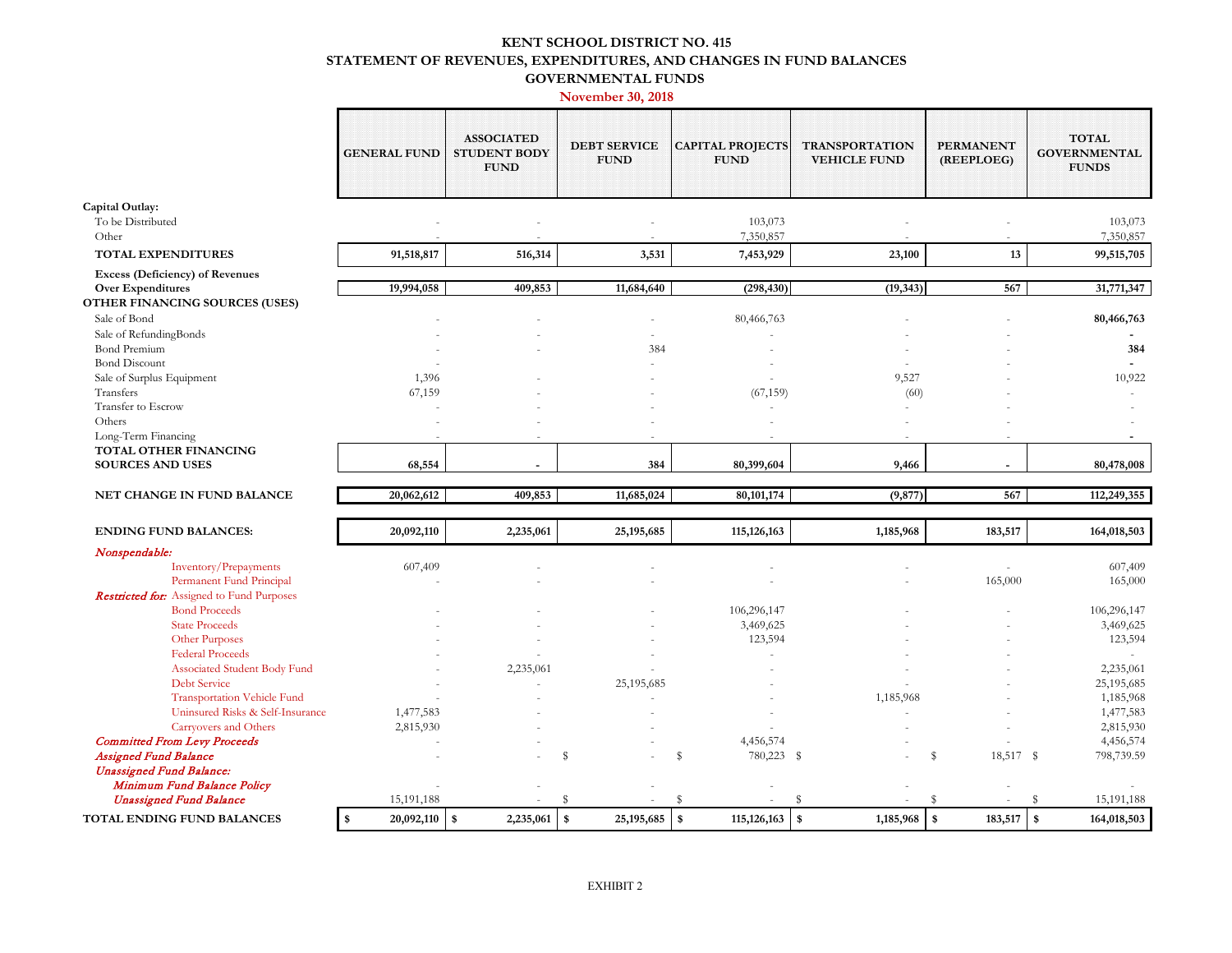#### **KENT SCHOOL DISTRICT NO. 415 GENERAL FUND STATEMENT OF REVENUES, EXPENDITURES AND CHANGES IN FUND BALANCES BUDGET AND ACTUAL**

**November 2018** 

|                                      | Adopted<br><b>Budget</b> | <b>Current Month</b> | Year-To-Date             | Encumbrances             | <b>Balance</b>           | Percent  |
|--------------------------------------|--------------------------|----------------------|--------------------------|--------------------------|--------------------------|----------|
| <b>BEGINNING FUND BALANCES:</b>      |                          |                      |                          |                          |                          |          |
| Nonspendable:                        | \$                       | \$                   | \$                       |                          | \$                       |          |
| Inventory                            | 750,000                  | 607,409              | 607,409                  |                          | 142,591                  | 80.99%   |
| Restricted:                          |                          |                      |                          |                          |                          |          |
| Uninsured Risks & Self Insurance     | 1,300,000                | 1,477,583            | 1,477,583                |                          | (177, 583)               | 113.66%  |
| Carryovers & Others                  | 1,442,000                | 2,815,930            | 2,815,930                |                          | (1,373,930)              | 195.28%  |
| Assigned                             |                          |                      |                          |                          |                          | N/A      |
| <b>Unassigned Fund Balance:</b>      |                          |                      |                          |                          |                          |          |
| Minimum Fund Balance Policy          |                          | 27,335,643           | (4,871,425)              |                          | 4,871,425                | N/A      |
| <b>Unassigned Fund Balance</b>       | (2,364,269)              |                      |                          |                          | (2,364,269)              | $0.00\%$ |
| <b>Total Beginning Fund Balances</b> | 1,127,731                | 32,236,565           | 29,497                   |                          | 1,098,234                | 2.62%    |
| Prior Year Adjustments               |                          |                      |                          |                          |                          |          |
| <b>REVENUE</b>                       |                          |                      |                          |                          |                          |          |
| Local Taxes                          | 50,529,002               | 3,165,580            | 30,003,033               |                          | 20,525,969               | 59.38%   |
| Local Non-Taxes                      | 5,911,000                | 484,418              | 1,917,165                |                          | 3,993,835                | 32.43%   |
| State, General Purpose               | 256,739,131              | 14,939,434           | 60,824,622               |                          | 195,914,509              | 23.69%   |
| State, Special Purpose               | 68,264,156               | 3,544,948            | 15,116,644               |                          | 53, 147, 512             | 22.14%   |
| Federal, General Purpose             |                          |                      | $\overline{\phantom{a}}$ |                          | $\overline{\phantom{a}}$ | N/A      |
| Federal, Special Purpose             | 27,554,534               | 812,832              | 3,354,553                |                          | 24,199,981               | 12.17%   |
| Revenue from Other School Districts  | 40,000                   |                      | 6,277                    |                          | 33,723                   | 15.69%   |
| Revenue from Other agencies/Assn.    | 740,000                  | 175,210              | 290,581                  |                          | 449,419                  | 39.27%   |
| <b>Total Revenues</b>                | 409,777,823              | 23, 122, 422         | 111,512,875              |                          | 298,264,948              | 27.21%   |
| <b>EXPENDITURES</b>                  |                          |                      |                          |                          |                          |          |
| Regular Instruction                  | 206,762,037              | 20,264,191           | 53,049,611               | 1,267,064                | 153,712,426              | 26.27%   |
| Special Instruction                  | 52,424,938               | 5,254,492            | 13,044,139               | 9,942,714                | 39,380,799               | 43.85%   |
| Vocational Instruction               | 15,426,108               | 1,034,465            | 2,717,283                | 33,849                   | 12,708,825               | 17.83%   |
| Compensatory Education               | 34,798,202               | 2,718,035            | 6,124,515                | 619,781                  | 28,673,687               | 19.38%   |
| Other Instructional Programs         | 7,224,128                | 217,290              | 304,677                  | 54,005                   | 6,919,451                | 4.97%    |
| Community Services                   | 291,411                  | 12,355               | 21,169                   |                          | 270,242                  | 7.26%    |
| <b>Support Services</b>              | 39,687,347               | 3,637,539            | 10,834,891               | 2,922,738                | 28,852,456               | 34.67%   |
| Food Services                        | 10,667,061               | 991,280              | 2,587,465                | 3,440,966                | 8,079,596                | 56.51%   |
| Pupil Transportation                 | 10,851,953               | 1,156,853            | 2,835,067                | 2,063,760                | 8,016,886                | 45.14%   |
| <b>Total Expenditures</b>            | 378, 133, 185            | 35,286,500           | 91,518,817               | 20,344,878               | 286,614,368              | 24.20%   |
| <b>Revenues less Expenditures</b>    | 31,644,638               | (12, 164, 078)       | 19,994,058               |                          | 11,650,580               | 63.18%   |
|                                      |                          |                      |                          |                          |                          |          |
| OTHER FINANCING SOURCES (USES)       |                          |                      |                          |                          |                          |          |
| Sales of Surplus Equipment           | 365,000                  | 72                   | 1,396                    |                          | 363,604                  | 0.38%    |
| Transfers                            |                          | 19,551               | 67,159                   |                          | (67, 159)                | N/A      |
| TOTAL OTHER FIN.SOURCES (USES)       | 365,000                  | 19,623               | 68,554                   | $\overline{\phantom{a}}$ | 296,446                  | 18.78%   |
| <b>ENDING FUND BALANCES:</b>         | 33, 137, 369             | 20,092,110           | 20,092,110               |                          | 13,045,259               | 60.63%   |
| Nonspendable:                        |                          |                      |                          |                          |                          |          |
| Inventory                            | 750,000                  | 607,409              | 607,409                  |                          | 142,591                  | 80.99%   |
| Restricted:                          |                          |                      |                          |                          |                          |          |
| Uninsured Risks & Self-Insurance     | 1,300,000                | 1,477,583            | 1,477,583                |                          | (177, 583)               | 113.66%  |
| Carryovers & Others                  | 1,300,000                | 2,815,930            | 2,815,930                |                          | (1,515,930)              | 216.61%  |
| Assigned                             |                          |                      |                          |                          |                          | N/A      |
| <b>Unassigned Fund Balance:</b>      |                          |                      |                          |                          |                          |          |
| <b>Unassigned Fund Balance</b>       | 29,787,369               | 15, 191, 188         | 15,191,188               |                          | 14,596,181               | 51.00%   |
| Unassigned Minimum Fund Bal Policy   |                          |                      |                          |                          |                          | N/A      |
| <b>Total Ending Fund Balances</b>    | \$33,137,369             | 20,092,110<br>\$     | 20,092,110<br>\$         |                          | 13,045,259<br>\$         | 60.63%   |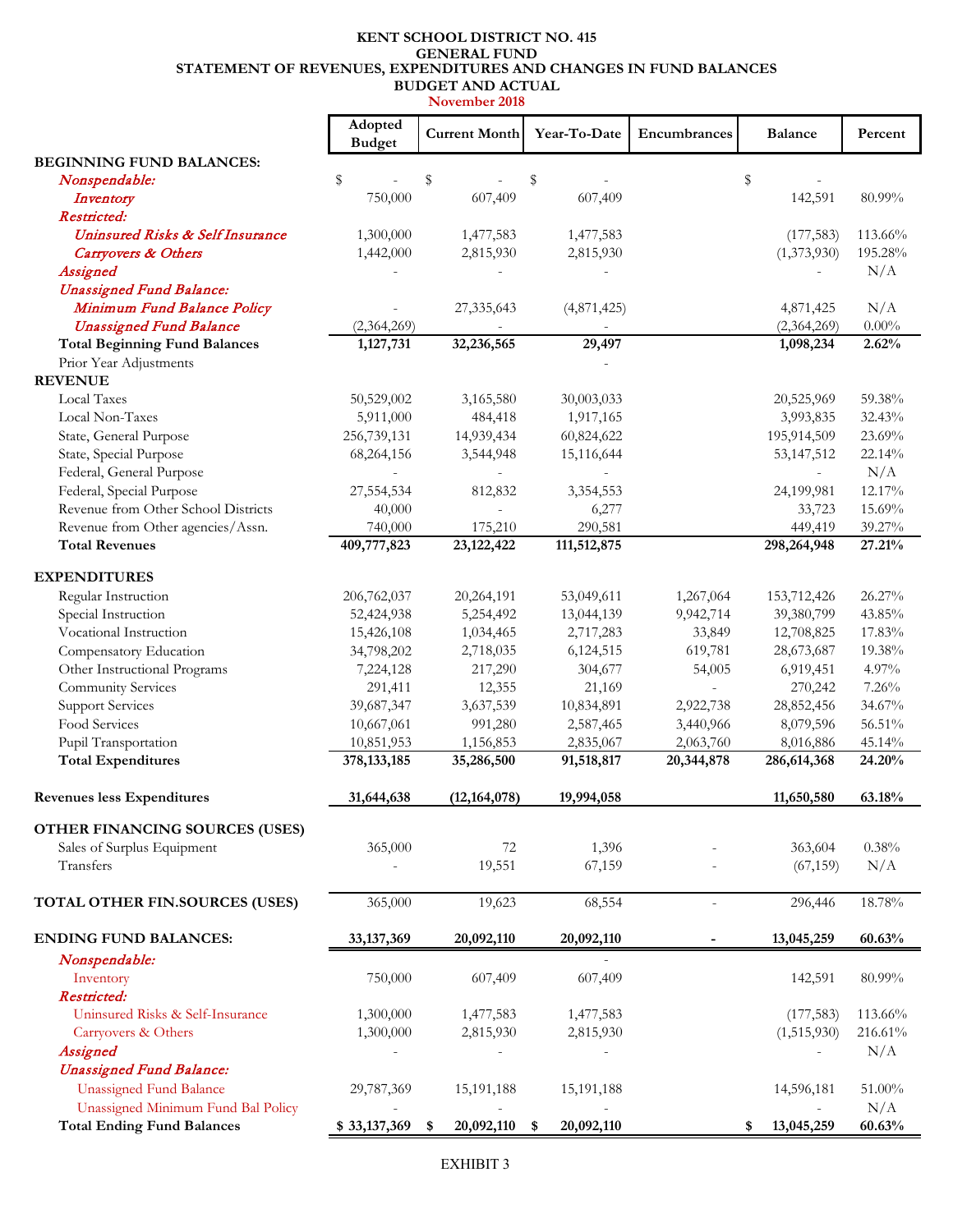#### **KENT SCHOOL DISTRICT NO. 415 ASSOCIATED STUDENT BODY FUND**

**STATEMENT OF REVENUES, EXPENDITURES AND CHANGES IN FUND BALANCES** 

**BUDGET AND ACTUAL November 2018** 

|                                                | <b>Adopted Budget</b> | <b>Current Month</b> | Year-To-Date | Encumbrances | <b>Balance</b> | Percent    |
|------------------------------------------------|-----------------------|----------------------|--------------|--------------|----------------|------------|
| BEGINNING RESTRICTED FUND BALANCE              |                       |                      |              |              |                |            |
| <b>Restricted Fund Balance</b>                 | 1,709,668             | 2,281,112            | 1,825,208    |              | (115,540)      | 106.76%    |
| <b>Total Beginning Restricted Fund Balance</b> | 1,709,668             | 2,281,112            | 1,825,208    |              | (115, 540)     | 106.76%    |
| <b>REVENUE</b>                                 |                       |                      |              |              |                |            |
| General Student Body                           | 1,243,915             | 64,472               | 422,523      |              | 821,392        | 33.97%     |
| Athletics                                      | 768,776               | 20,271               | 175,943      |              | 592,833        | 22.89%     |
| Classes                                        | 182,595               | 6,575                | 11,062       |              | 171,533        | 6.06%      |
| Clubs                                          | 1,478,154             | 54,137               | 307,396      |              | 1,170,758      | 20.80%     |
| Private Monies                                 | 115,700               | 7,523                | 9,243        |              | 106,457        | 7.99%      |
| <b>Total Revenues</b>                          | 3,789,140             | 152,977              | 926,167      |              | 2,862,973      | 24.44%     |
| <b>EXPENDITURES</b>                            |                       |                      |              |              |                |            |
| General Student Body                           | 943,871               | 78,698               | 186,807      | 98,473       | 757,064        | 30.22%     |
| Athletics                                      | 1,241,259             | 70,455               | 202,682      | 63,753       | 1,038,577      | 21.46%     |
| Classes                                        | 162,791               | 9,881                | 15,520       | 22,050       | 147,271        | 23.08%     |
| <b>Clubs</b>                                   | 1,506,630             | 38,645               | 109,957      | 168,522      | 1,396,673      | 18.48%     |
| Private Monies                                 | 110,500               | 1,348                | 1,348        |              | 109,152        | 1.22%      |
| <b>Total Expenditures</b>                      | 3,965,051             | 199,028              | 516,314      | 352,798      | 3,448,737      | 21.92%     |
| <b>Revenues less Expenditures</b>              | (175, 911)            | (46, 051)            | 409,853      |              | (585, 764)     | $-232.99%$ |
| Nonspendable:                                  |                       |                      |              |              |                |            |
| Prepaid Items                                  |                       |                      |              |              |                |            |
| <b>Restricted for Fund Purposes</b>            | 1,533,757             | 46,051               | 2,235,061    |              |                |            |
| TOTAL ENDING FUND BALANCE                      | 1,533,757             | 2,235,061            | 2,235,061    |              | (701, 304)     | 145.72%    |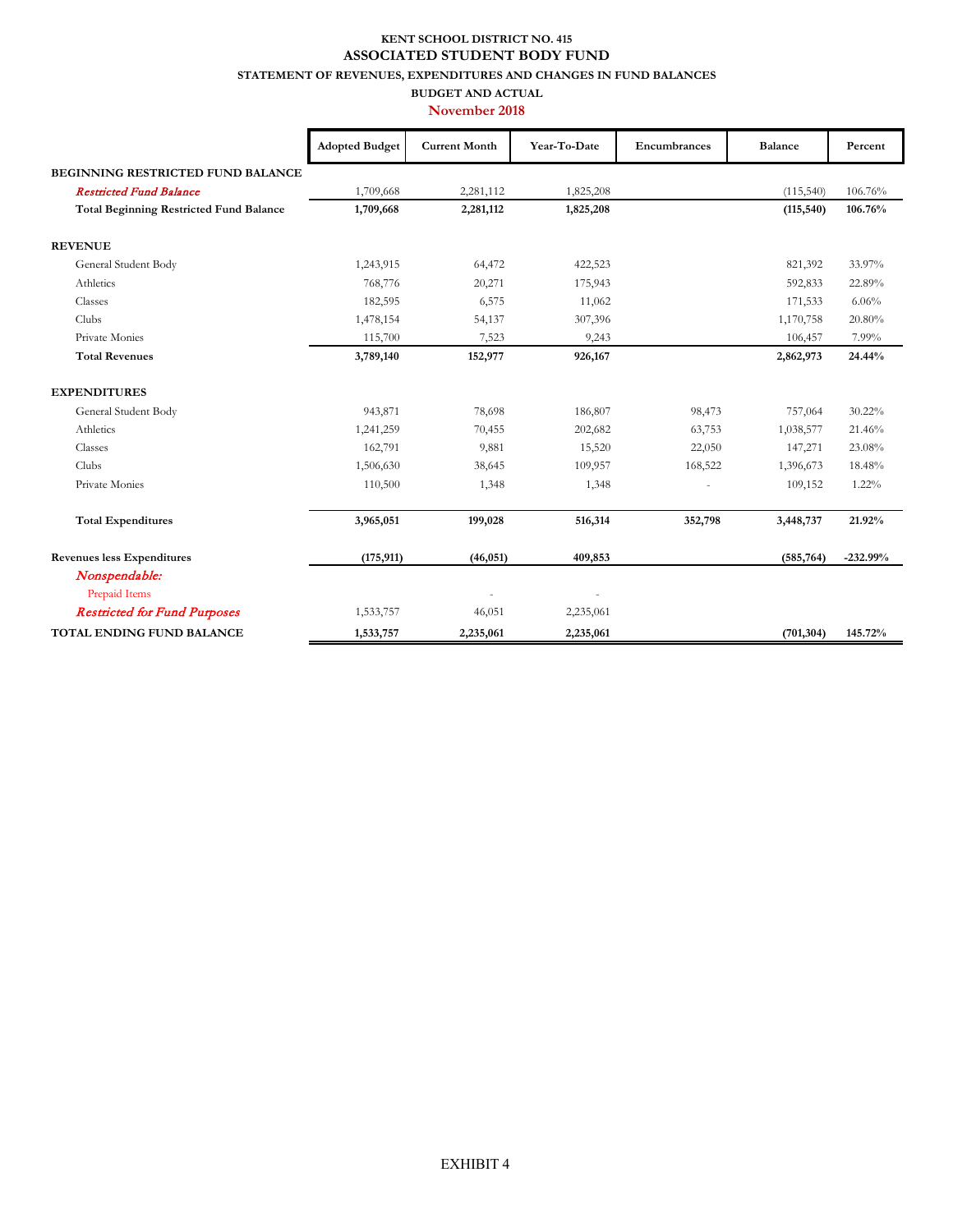### **KENT SCHOOL DISTRICT NO. 415 DEBT SERVICE FUND**

**STATEMENT OF REVENUES, EXPENDITURES AND CHANGES IN FUND BALANCES** 

#### **BUDGET AND ACTUAL November 2018**

|                                                | <b>Adopted Budget</b> | <b>Current Month</b> | Year-To-Date             | Encumbrances   | <b>Balance</b>           | Percent  |
|------------------------------------------------|-----------------------|----------------------|--------------------------|----------------|--------------------------|----------|
| <b>BEGINNING RESTRICTED FUND BALANCE:</b>      |                       |                      |                          |                |                          |          |
| <b>Restricted Fund Balance</b>                 | 13,536,870            | 23,943,196           | 13,510,661               |                | 26,209                   | 99.81%   |
| <b>Total Beginning Restricted Fund Balance</b> | 13,536,870            | 23,943,196           | 13,510,661               |                | 26,209                   | 99.81%   |
| <b>REVENUE</b>                                 |                       |                      |                          |                |                          |          |
| Local Taxes                                    | 39,096,996            | 1,226,035            | 11,641,056               |                | 27,455,940               | 29.77%   |
| Local Non-Taxes                                | 205,000               | 26,859               | 47,115                   |                | 157,885                  | 22.98%   |
| General Purpose Federal                        | 769,050               |                      |                          |                | 769,050                  | $0.00\%$ |
| <b>Total Revenues</b>                          | 40,071,046            | 1,252,894            | 11,688,171               |                | 28,382,875               | 29.17%   |
| <b>EXPENDITURES</b>                            |                       |                      |                          |                |                          |          |
| Matured Bond Expenditures                      | 20,215,000            |                      |                          |                | 20,215,000               | $0.00\%$ |
| Interest (bond + Interfund)                    | 8,113,279             |                      |                          |                | 8,113,279                | $0.00\%$ |
| <b>Investment Fees</b>                         |                       | 405                  | 3,531                    |                | (3,531)                  | N/A      |
| <b>Underwriter Fees</b>                        | 350,000               |                      |                          |                | 350,000                  | $0.00\%$ |
| <b>Bond Transfer Fees</b>                      | 25,000                |                      | ٠                        | ٠              | 25,000                   | $0.00\%$ |
| <b>Total Expenditures</b>                      | 28,703,279            | 405                  | 3,531                    | $\overline{a}$ | 28,699,748               | 0.01%    |
| <b>Revenues less Expenditures</b>              | 11,367,767            | 1,252,489            | 11,684,640               |                | (316, 873)               | 102.79%  |
| OTHER FINANCING SOURCES/(USES)                 |                       |                      |                          |                |                          |          |
| <b>Bond Premium</b>                            | ÷,                    |                      | 384                      |                | (384)                    | N/A      |
| Sales of Refunding bonds                       |                       |                      |                          |                |                          | N/A      |
| Transfers                                      | 568,558               |                      |                          |                | 568,558                  | $0.00\%$ |
| <b>Bond Issuance Costs</b>                     |                       |                      |                          |                | ٠                        | N/A      |
| <b>Escrow Payment</b>                          |                       | ٠                    | $\overline{\phantom{a}}$ |                | $\overline{\phantom{a}}$ | N/A      |
| TOTAL OTHER FIN. SOURCES/(USES)                | 568,558               |                      | 384                      |                | 568,174                  | 0.07%    |
| <b>ENDING RESTRICTED FUND BALANCE</b>          | 25,473,195            | 25,195,685           | 25, 195, 685             |                | 277,510                  | 98.91%   |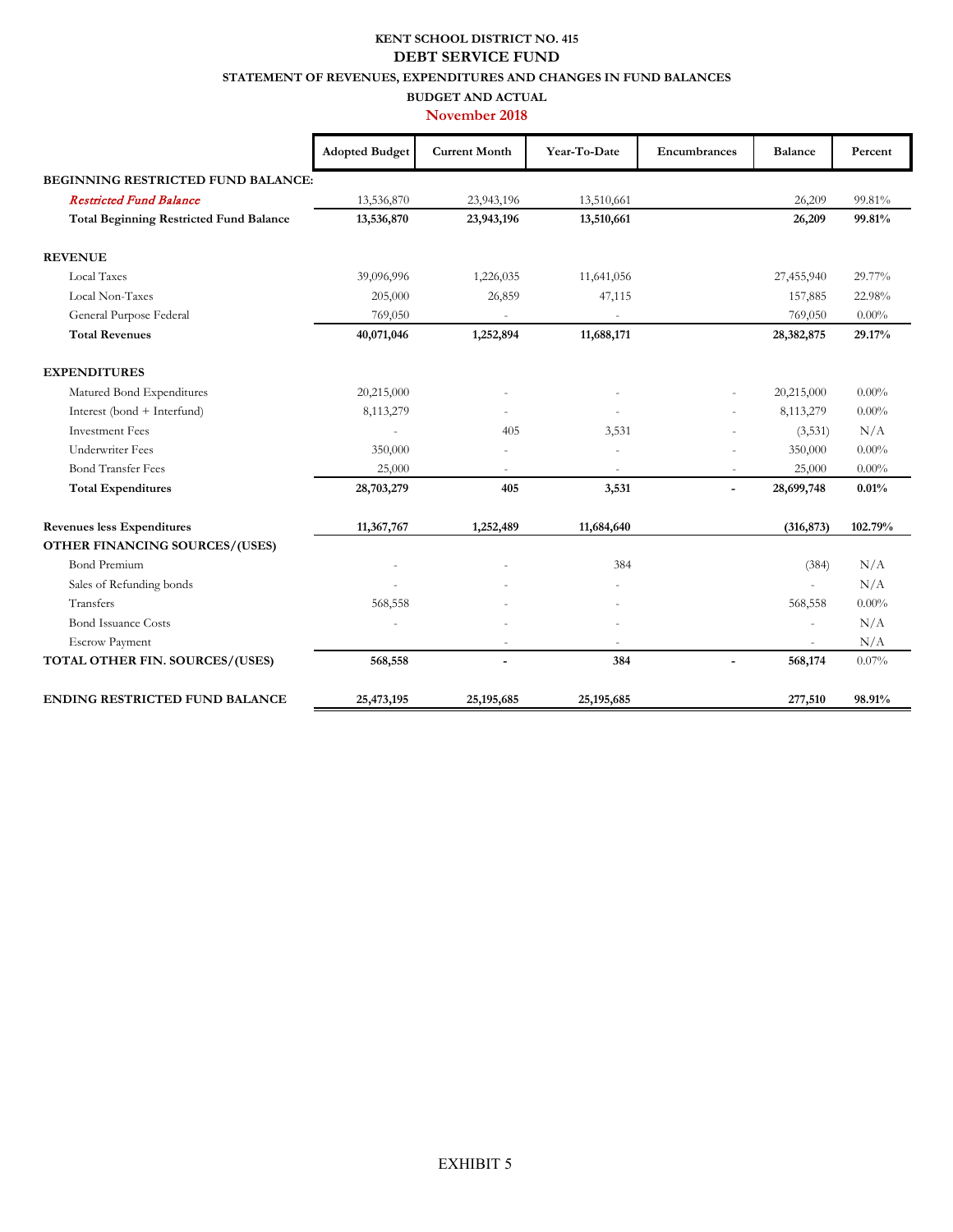#### **KENT SCHOOL DISTRICT NO. 415 CAPITAL PROJECTS FUND STATEMENT OF REVENUES, EXPENDITURES AND CHANGES IN FUND BALANCES**

**BUDGET AND ACTUAL** 

**November 2018** 

|                                                 | <b>Adopted Budget</b> | <b>Current Month</b>     | Year-To-Date | Encumbrances   | <b>Balance</b> | Percent   |
|-------------------------------------------------|-----------------------|--------------------------|--------------|----------------|----------------|-----------|
| BEGINNING RESTRICTED FUND BALANCES:             |                       |                          |              |                |                |           |
| <b>Restricted For:</b>                          |                       |                          |              |                |                |           |
| Arbitrage                                       |                       |                          |              |                |                | N/A       |
| <b>Bond Proceeds</b>                            | 37,450,000            | 109,988,225              | 32,859,305   |                | 4,590,695      | 87.74%    |
| <b>State Proceeds</b>                           | 219,200               | 2,027,572                |              |                | 219,200        | $0.00\%$  |
| <b>Other Proceeds</b>                           | 123,000               | 123,504                  | 123,232      |                | (232)          | 100.19%   |
| <b>School Construction</b>                      |                       |                          | ä,           |                |                | N/A       |
| <b>Committed from Levy Proceeds</b>             | 7,900,000             | 4,374,455                | 1,253,182    |                | 6,646,818      | 15.86%    |
| <b>Assigned to Fund Purposes</b>                | 1,740,000             | 786,453                  | 789,270      |                | 950,730        | 45.36%    |
| <b>Total Beginning Restricted Fund Balances</b> | 47,432,200            | 117,300,209              | 35,024,988   |                | 4,809,663      | 73.84%    |
| <b>REVENUE</b>                                  |                       |                          |              |                |                |           |
| <b>Local Taxes</b>                              | 14,320,800            | 377,915                  | 3,580,129    |                | 10,740,671     | 25.00%    |
| Local Non-Taxes                                 | 2,130,300             | 56,478                   | 107,226      |                | 2,023,074      | 5.03%     |
| State, General Purpose                          |                       | $\overline{\phantom{a}}$ |              |                | ä,             | N/A       |
| State, Special Purpose                          | 1,750,000             | 1,440,571                | 3,468,144    |                | (1,718,144)    | 198.18%   |
| <b>Total Revenues</b>                           | 18,201,100            | 1,874,964                | 7,155,499    | $\blacksquare$ | 11,045,601     | 39.31%    |
| <b>EXPENDITURES</b>                             |                       |                          |              |                |                |           |
| Undistributed                                   |                       | 36,277                   | 103,073      |                | (103, 073)     | N/A       |
| <b>Sites</b>                                    | 8,564,896             | 1,435,349                | 3,569,315    | 3,756,028      | 4,995,581      | 85.53%    |
| <b>Buildings</b>                                | 52,050,949            | 2,116,473                | 2,667,397    | 13,236,481     | 49,383,552     | $30.55\%$ |
| Equipment                                       | 16,419,944            | 341,548                  | 647,024      | 1,637,208      | 15,772,920     | 13.91%    |
| Energy                                          |                       |                          |              |                |                | N/A       |
| Sales & Leases Expenditures                     | 4,000                 |                          | 458          |                | 3,542          | 11.46%    |
| Bond Issuance Expenditures                      | 1,200,000             | 99,913                   | 466,663      |                | 733,338        | 38.89%    |
| Arbitrage Rebate                                |                       |                          |              |                |                | N/A       |
| Capital Outlay                                  |                       |                          |              |                |                | N/A       |
| <b>Total Expenditures</b>                       | 78,239,789            | 4,029,559                | 7,453,929    | 18,629,718     | 70,785,860     | 33.34%    |

| <b>Revenues less Expenditures</b>            | (60, 038, 689)   | (2,154,595)         | (298, 430)           | (18,629,718)         | (59,740,259)   | $0.50\%$ |
|----------------------------------------------|------------------|---------------------|----------------------|----------------------|----------------|----------|
| <b>OTHER FINANCING SOURCES/(USES)</b>        |                  |                     |                      |                      |                |          |
| Sales of Bonds                               | 60,000,000       | 100                 | 80,466,763           |                      | (20, 466, 763) | 134.11%  |
| <b>Bond Premium</b>                          |                  | ٠                   | ÷                    | ٠                    |                | N/A      |
| <b>Bond Discount</b>                         |                  |                     |                      |                      |                | N/A      |
| Transfers                                    | (350,000)        | (19, 551)           | (67, 159)            |                      | 282,841        | 19.19%   |
| Sales of Property                            |                  |                     |                      | ٠                    |                | N/A      |
| TOTAL OTHER FIN. SOURCES/(USES)              | 59,650,000       | (19, 451)           | 80,399,604           |                      | (20, 183, 921) |          |
| <b>ENDING RESTRICTED FUND BALANCES:</b>      | 47,043,511       | 115, 126, 163       | 115, 126, 163        | (18,629,718)         | (75, 114, 517) | 244.72%  |
| <b>Restricted For:</b>                       |                  |                     |                      |                      |                |          |
| Arbitrage                                    |                  |                     |                      |                      |                | N/A      |
| <b>Bond Proceeds</b>                         | 40,450,000       | 106,296,147         | 106,296,147          |                      | (65, 846, 147) | 262.78%  |
| <b>State Proceeds</b>                        | 969,200          | 3,469,625           | 3,469,625            |                      | (2,500,425)    | 357.99%  |
| Other Proceeds                               | 125,000          | 123,594             | 123,594              |                      | 1,406          | 98.88%   |
| <b>School Construction</b>                   |                  |                     |                      |                      |                | N/A      |
| Committed from Levy Proceeds                 | 3,788,000        | 4,456,574           | 4,456,574            |                      | (668, 574)     | 118%     |
| <b>Assigned to Fund Purposes</b>             | 1,711,311        | 780,223             | 780,223              |                      | 931,088        | 45.59%   |
| <b>Unassigned Fund Balance</b>               |                  |                     |                      |                      |                | N/A      |
| <b>Total Ending Restricted Fund Balances</b> | 47,043,511<br>\$ | 115, 126, 163<br>\$ | 115, 126, 163<br>-\$ | \$<br>$\blacksquare$ | (68,082,652)   | 244.72%  |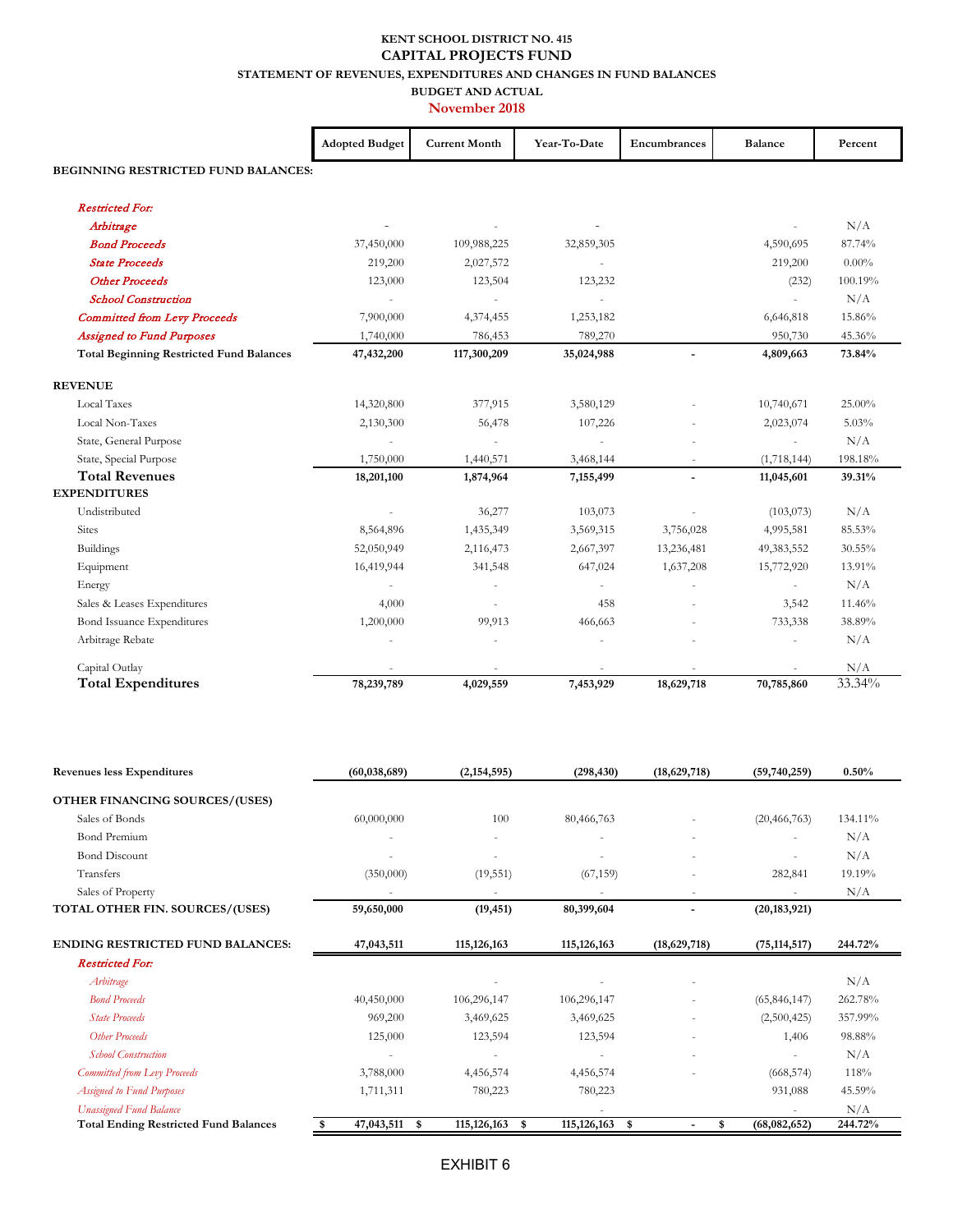#### **KENT SCHOOL DISTRICT NO. 415 TRANSPORTATION VEHICLE FUND**

**STATEMENT OF REVENUES, EXPENDITURES AND CHANGES IN FUND BALANCES** 

#### **BUDGET AND ACTUAL November 2018**

|                                                | <b>Adopted Budget</b> | <b>Current Month</b>     | Year-To-Date   | Encumbrances             | <b>Balance</b> | Percent  |
|------------------------------------------------|-----------------------|--------------------------|----------------|--------------------------|----------------|----------|
| <b>BEGINNING RESTRICTED FUND BALANCE:</b>      |                       |                          |                |                          |                |          |
| <b>Restricted Fund Balance</b>                 | 1,209,586             | 1,174,524                | 1,195,845      |                          | 13,741         | 98.86%   |
| <b>Total Beginning Restricted Fund Balance</b> | 1,209,586             | 1,174,524                | 1,195,845      | $\overline{\phantom{a}}$ | 13,741         | 98.86%   |
| Prior Year Adjustments                         |                       |                          |                |                          |                |          |
| <b>REVENUE</b>                                 |                       |                          |                |                          |                |          |
| <b>Investment Earnings</b>                     | 12,600                |                          |                |                          | 12,600         | $0.00\%$ |
| Special Purpose-Unassigned                     | 140,000               |                          |                |                          | 140,000        | $0.00\%$ |
| Transportation Reimbursement-Deprec.           | 1,100,000             | 1,947                    | 3,757          |                          | 1,096,243      | 0.34%    |
| Long-Term Financing                            |                       |                          |                |                          | ÷.             | N/A      |
| <b>Total Revenues</b>                          | 1,252,600             | 1,947                    | 3,757          | $\overline{\phantom{a}}$ | 1,248,843      | 0.30%    |
| <b>EXPENDITURES</b>                            |                       |                          |                |                          |                |          |
| Equipment Purchases/Bus Rebuild                | 690,000               |                          |                |                          | 690,000        | $0.00\%$ |
| Other                                          |                       |                          | 23,100         |                          | (23,100)       | N/A      |
| <b>Bond Sale Fees</b>                          |                       |                          |                |                          |                |          |
| Transfers                                      | 568,558               | 29                       | 60             |                          | 568,498        | 0.01%    |
| <b>Total Expenditures</b>                      | 1,258,558             | 29                       | 23,160         |                          | 1,235,398      | 1.84%    |
| <b>Revenues less Expenditures</b>              | (5,958)               | 1,918                    | (19, 403)      |                          | 13,445         | 325.66%  |
| OTHER FINANCING SOURCES/(USES)                 |                       |                          |                |                          |                |          |
| Sales of Buses                                 | 30,000                | 9,527                    | 9,527          |                          |                | 31.76%   |
| Sale of Bonds                                  |                       | $\overline{\phantom{0}}$ | $\blacksquare$ |                          |                |          |
| TOTAL OTHER FIN. SOURCES/(USES)                | 30,000                | 9,527                    | 9,527          |                          |                |          |
| <b>ENDING RESTRICTED FUND BALANCE</b>          | 1,233,628             | 1,185,968                | 1,185,968      |                          | 47,660         | 96.14%   |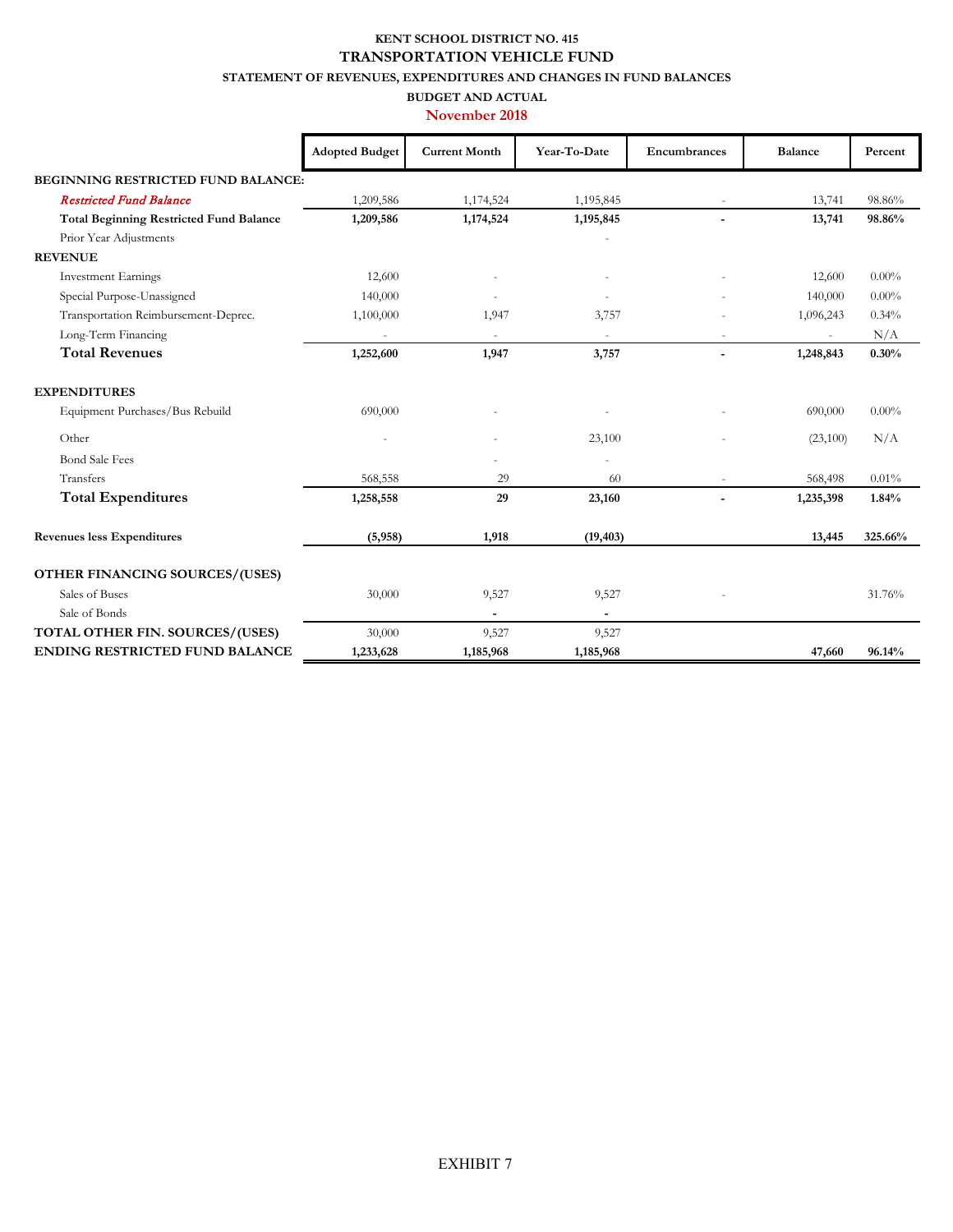#### **KENT SCHOOL DISTRICT NO. 415 PERMANENT FUND (REEPLOEG) STATEMENT OF REVENUES, EXPENDITURES AND CHANGES IN FUND BALANCES BUDGET AND ACTUAL**

#### **November 2018**

|                                     | Adopted<br><b>Budget</b> | <b>Current Month</b> | Year-To-Date | Encumbrances             | <b>Balance</b>           | Percent |
|-------------------------------------|--------------------------|----------------------|--------------|--------------------------|--------------------------|---------|
| <b>BEGINNING FUND BALANCE:</b>      |                          |                      |              |                          |                          |         |
| Nonspendable Fund Balance           |                          | 165,000              | 165,000      |                          | ٠                        | N/A     |
| <b>Assigned Fund Balance</b>        | $\overline{\phantom{a}}$ | 18,217               | 17,948       |                          | ۰                        | N/A     |
| <b>Total Beginning Fund Balance</b> | $\overline{\phantom{a}}$ | 183,217              | 182,948      |                          | $\overline{\phantom{0}}$ | N/A     |
| <b>REVENUE</b>                      |                          |                      |              |                          |                          |         |
| <b>Investment Earnings</b>          |                          | 304                  | 581          |                          | ٠                        | N/A     |
|                                     |                          |                      |              |                          |                          | N/A     |
|                                     |                          |                      |              |                          |                          | N/A     |
| <b>Total Revenues</b>               | ÷                        | 304                  | 581          | $\overline{a}$           | -                        | N/A     |
| <b>EXPENDITURES</b>                 |                          |                      |              |                          |                          |         |
| <b>Investment Fees</b>              |                          | 5                    | 13           |                          | $\overline{\phantom{a}}$ | N/A     |
| <b>Total Expenditures</b>           | $\overline{a}$           | 5                    | 13           | $\overline{\phantom{0}}$ | $\overline{\phantom{0}}$ | N/A     |
| Revenues less Expenditures          | $\overline{\phantom{a}}$ | 299                  | 569          |                          | $\overline{\phantom{a}}$ | N/A     |
| <b>ENDING FUND BALANCE:</b>         |                          |                      |              |                          |                          |         |
| Nonspendable Fund Balance           |                          | 165,000              | 165,000      |                          |                          | N/A     |
| <b>Assigned Fund Balance</b>        | ۰.                       | 18,517               | 18,517       |                          | -                        | N/A     |
| <b>Total Ending Fund Balance</b>    | $\overline{\phantom{a}}$ | 183,517              | 183,517      |                          | $\overline{\phantom{a}}$ | N/A     |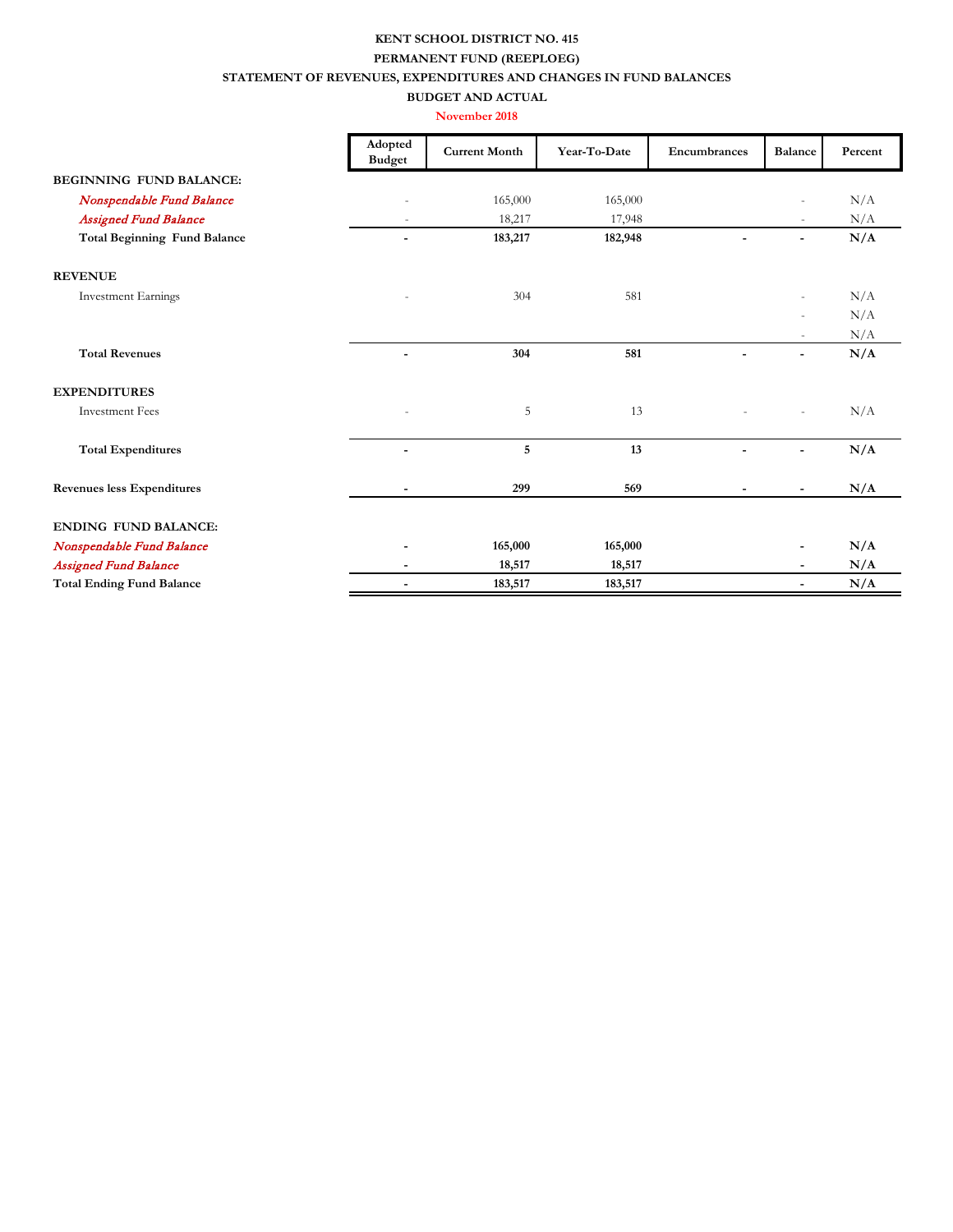#### **KENT SCHOOL DISTRICT NO. 415 Financial Analysis Report September 1, 2018 Thru November 30, 2018**

#### **General Fund Percent Actual Revenues to Budget**

|       | <b>SEP</b> | ост   | <b>NOV</b> | DEC   | JAN                      | FEB   | <b>MAR</b>               | APR   | <b>MAY</b> | <b>JUN</b> | JUL   | AUG   |
|-------|------------|-------|------------|-------|--------------------------|-------|--------------------------|-------|------------|------------|-------|-------|
| 15/16 | 6.71       | 21.12 | 26.65      | 33.29 | 39.23                    | 45.97 | 53.03                    | 69.20 | 75.03      | 79.56      | 87.07 | 95.64 |
| 16/17 | 6.30       | 20.43 | 26.06      | 32.48 | 38.66                    | 45.14 | 52.22                    | 68.03 | 73.57      | 78.13      | 85.48 | 94.25 |
| 17/18 | 6.05       | 20.51 | 26.37      | 33.03 | 39.77                    | 46.79 | 53.97                    | 69.30 | 75.11      | 80.20      | 87.87 | 96.50 |
| 18/19 | 7.51       | 21.57 | 27.21      | ۰     | $\overline{\phantom{a}}$ | ۰     | $\overline{\phantom{a}}$ |       |            |            | -     | ۰     |



**General Fund Percent Actual Expenditures to Budget** 

|       | <b>SEP</b> | OCT   | <b>NOV</b> | DEC   | <b>JAN</b> | <b>FEB</b> | <b>MAR</b> | <b>APR</b> | <b>MAY</b> | JUΝ   | JUL   | <b>AUG</b> |
|-------|------------|-------|------------|-------|------------|------------|------------|------------|------------|-------|-------|------------|
| 15/16 | 1.86       | 20.65 | 29.84      | 37.30 | 46.67      | 49.54      | 57.81      | 65.85      | 73.74      | 82.17 | 90.66 | 98.79      |
| 16/17 | 7.99       | 16.30 | 25.75      | 33.61 | 41.43      | 49.68      | 57.84      | 66.20      | 74.08      | 82.02 | 90.52 | 97.99      |
| 17/18 | 7.31       | 15.20 | 25.19      | 32.90 | 41.09      | 48.71      | 57.32      | 65.62      | 73.59      | 81.96 | 90.07 | 98.18      |
| 18/19 | 6.98       | 14.87 | 24.20      | -     |            | -          | ۰          | ۰          | -          |       | -     |            |

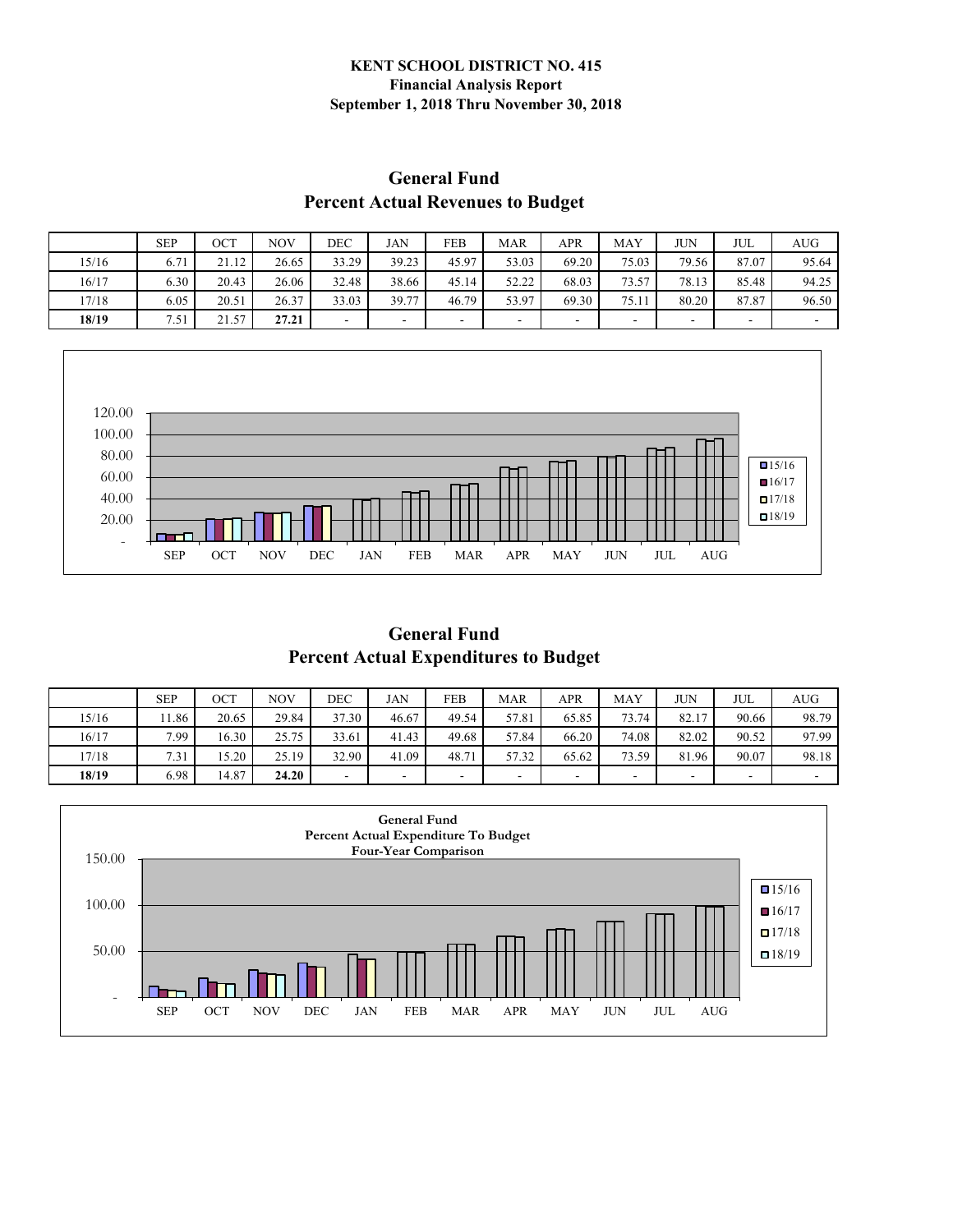#### **KENT SCHOOL DISTRICT NO. 415 Financial Analysis Report September 1, 2018 Thru November 30, 2018**

#### **General Fund Net Cash & Investment Balances In Million**

|       | ти минюп   |        |        |        |            |        |            |        |            |            |        |        |  |  |
|-------|------------|--------|--------|--------|------------|--------|------------|--------|------------|------------|--------|--------|--|--|
|       | <b>SEP</b> | ост    | NOV    | DEC    | <b>JAN</b> | FEB    | <b>MAR</b> | APR    | <b>MAY</b> | <b>JUN</b> | JUL    | AUG    |  |  |
| 15/16 | 22.310     | 39.745 | 24.363 | 20.112 | 17.054     | 12.955 | 9.642      | 36.464 | 30.162     | 17.762     | 14.392 | 11.755 |  |  |
| 16/17 | 6.747      | 31.163 | 20.031 | 8.586  | 7.933      | 6.687  | 7.808      | 34.303 | 27.236     | 5.441      | 1.539  | 1.382  |  |  |
| 17/18 | 16.110     | 40.621 | 32.968 | 19.092 | 19.381     | 17.570 | 13.438     | 21.014 | 17.805     | 16.740     | 15.892 | 5.668  |  |  |
| 18/19 | 21.530     | 52.424 | 43.692 |        |            |        |            |        |            |            |        |        |  |  |



**General Fund 13-Month Cash Position Analysis In Million** 

|              | $Nov-17$ | $Dec-17$ | $Jan-18$ | Feb-18   | Mar-18   | Apr- $18$ | $Mav-18$ | $Jun-18$ | Jul-18   | Aug- $18$ | $Sen-18$ | $Oct-18$ | <b>Nov-18</b> |
|--------------|----------|----------|----------|----------|----------|-----------|----------|----------|----------|-----------|----------|----------|---------------|
| Liabilities  | 30.254   | 22.841   | 27.500   | 27.181   | 27.485   | 9.107     | 12.894   | 22.377   | 22.389   | 12.594    | 21.750   | 22.243   | 24.517        |
| Encumbrances | 21.127   | 9.493    | 17.464   | 16.167   | 13.994   | 1.232     | 9.408    | 6.865    | 5.124    | 0.395     | 16.128   | 21.236   | 20.360        |
| Uncommitted  | (18.413) | (23.242) | (25.583) | (25.778) | (28.041) | 0.675     | (4.497)  | (12.503) | (11.621) | (7.321)   | (16.349) | 8.945    | (1.185)       |